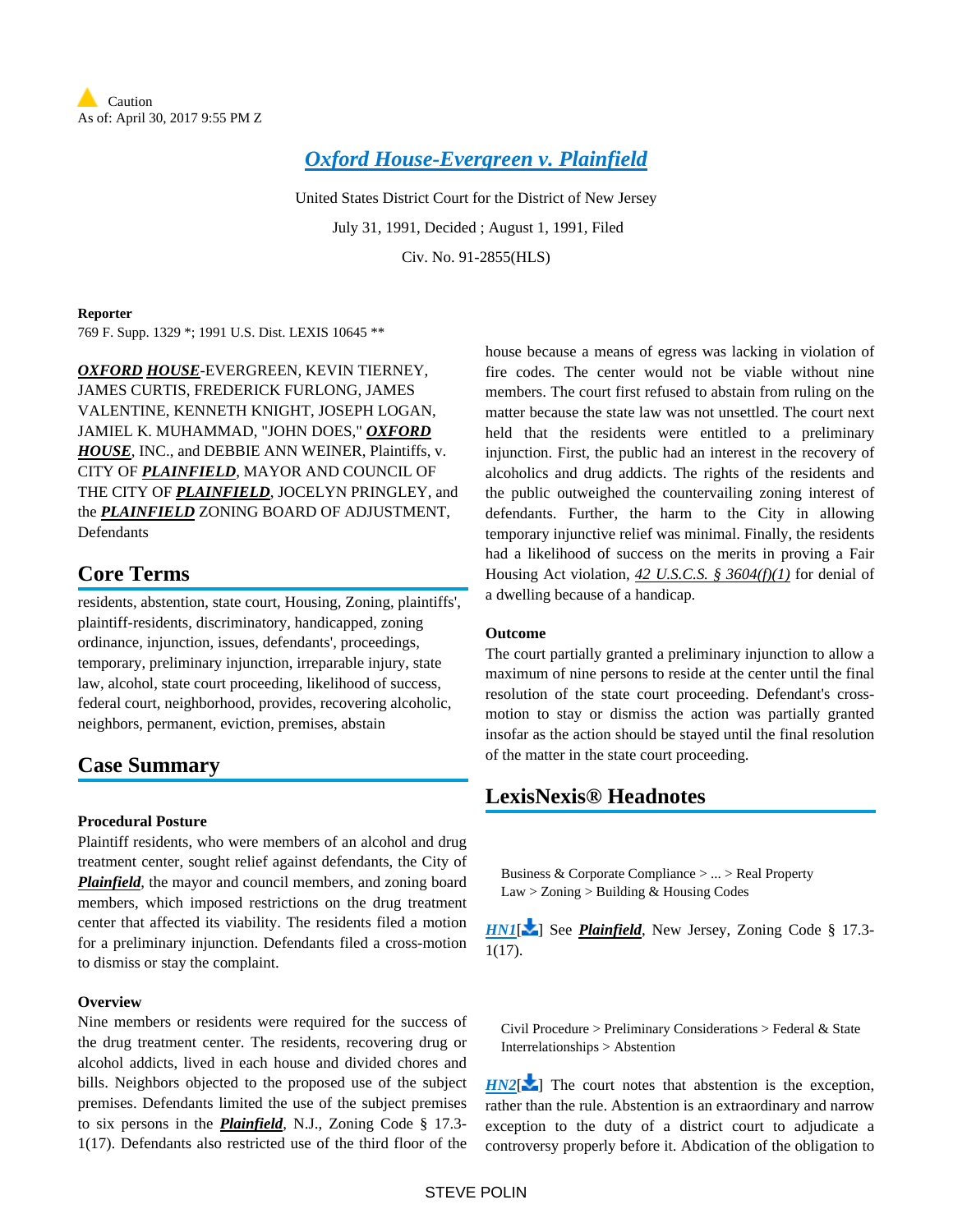decide cases can be justified under this doctrine only in the exceptional circumstances where the order to the parties to repair to the State court would clearly serve an important countervailing interest. There are three kinds of abstention. Abstention is appropriate where a case presents a federal constitutional issue which might be mooted or presented in a different posture by a state court determination of pertinent state law. The second abstention doctrine is appropriate where, absent bad faith, harassment, or a patently invalid state statute, federal jurisdiction has been invoked for the purpose of restraining state criminal proceedings. The third form of abstention provides that abstention is appropriate where there have been presented difficult questions of state law bearing on policy problems of substantial public importance whose importance transcends the result in the case at bar. Also, even if none of the three categories apply, the court must consider the additional factor of judicial economy.

<span id="page-1-0"></span>Civil Procedure > Preliminary Considerations > Federal & State Interrelationships > Abstention

*[HN3](https://advance.lexis.com/api/document?collection=cases&id=urn:contentItem:3S4N-BV70-001T-7071-00000-00&context=&link=LNHNREFclscc3)*[\[](#page-5-1) $\blacktriangleright$ ] Pullman abstention requires three elements: (1) uncertain issues of state law underlying the federal constitutional claims brought in the district court; (2) amenability of the state law issues to a state court interpretation that would obviate the need for, or substantially narrow, adjudication of the federal claims; and (3) disruption of important state policies through a federal court's erroneous construction of state law.

Civil Procedure > Preliminary Considerations > Federal & State Interrelationships > Abstention

*[HN4](https://advance.lexis.com/api/document?collection=cases&id=urn:contentItem:3S4N-BV70-001T-7071-00000-00&context=&link=LNHNREFclscc4)*<sup>[\[](#page-7-0)2]</sup> Younger abstention has been extended to apply to state civil proceedings. The following three-pronged test is applied for determining whether a federal court should abstain when state judicial proceedings are pending: There must be an ongoing state proceeding, the proceeding must implicate important state interests, and there must be an opportunity in the state proceeding to raise the federal claims.

Civil Procedure > Preliminary Considerations > Federal & State Interrelationships > Abstention

*[HN5](https://advance.lexis.com/api/document?collection=cases&id=urn:contentItem:3S4N-BV70-001T-7071-00000-00&context=&link=LNHNREFclscc5)*[\[](#page-7-1) $\bullet$ ] There are a number of exceptions to the Younger abstention doctrine. First, where bad faith or harassment is exhibited by state officials, Younger abstention does not apply.

Civil Procedure > Preliminary Considerations > Federal & State Interrelationships > Abstention

*[HN6](https://advance.lexis.com/api/document?collection=cases&id=urn:contentItem:3S4N-BV70-001T-7071-00000-00&context=&link=LNHNREFclscc6)*<sup>[\[](#page-9-0)22</sup>] Burford abstention is warranted where the exercise of federal review of the question in a case and in similar cases would be disruptive of state efforts to establish a coherent policy with respect to a matter of substantial public concern.

Civil Procedure > Preliminary Considerations > Federal & State Interrelationships > Abstention

Civil Rights Law > General Overview

*[HN7](https://advance.lexis.com/api/document?collection=cases&id=urn:contentItem:3S4N-BV70-001T-7071-00000-00&context=&link=LNHNREFclscc7)*<sup>[\[](#page-9-1)22</sup>] Abstention has been held particularly inappropriate in civil rights cases.

Civil Procedure > Preliminary Considerations > Federal & State Interrelationships > Abstention

<span id="page-1-1"></span>**[HN8](https://advance.lexis.com/api/document?collection=cases&id=urn:contentItem:3S4N-BV70-001T-7071-00000-00&context=&link=LNHNREFclscc8)[\[](#page-9-2)** ] Colorado River dictates that abstention may also be appropriate in the interests of conserving judicial resources and avoiding duplicative litigation.

Civil Procedure > ... > Federal & State Interrelationships > Anti-Injunction Act > General Overview

Civil Procedure > ... > Federal & State Interrelationships > Anti-Injunction Act > Exceptions

*[HN9](https://advance.lexis.com/api/document?collection=cases&id=urn:contentItem:3S4N-BV70-001T-7071-00000-00&context=&link=LNHNREFclscc9)*[\[](#page-10-0) ] The Anti-Injunction Act, *[28 U.S.C.S. § 2283](https://advance.lexis.com/api/document?collection=statutes-legislation&id=urn:contentItem:4YF7-GW11-NRF4-41P1-00000-00&context=)* provides that a federal court may not grant an injunction to stay proceedings in a State court except as expressly authorized by Act of Congress, or where necessary in aid of its jurisdiction, or to protect or effectuate its judgments.

<span id="page-1-2"></span>Civil Procedure > ... > Injunctions > Grounds for Injunctions > General Overview

Civil Procedure > Remedies > Injunctions > Preliminary & Temporary Injunctions

*[HN10](https://advance.lexis.com/api/document?collection=cases&id=urn:contentItem:3S4N-BV70-001T-7071-00000-00&context=&link=LNHNREFclscc10)*[\[](#page-10-1) $\blacktriangleright$ ] To grant a preliminary injunction, the court must find that four factors are satisfied. A plaintiff has a likelihood of success on the merits of her claim; a plaintiff is subject to irreparable harm pendent lite, if the temporary restraints do not issue; a defendant will not suffer substantial harm from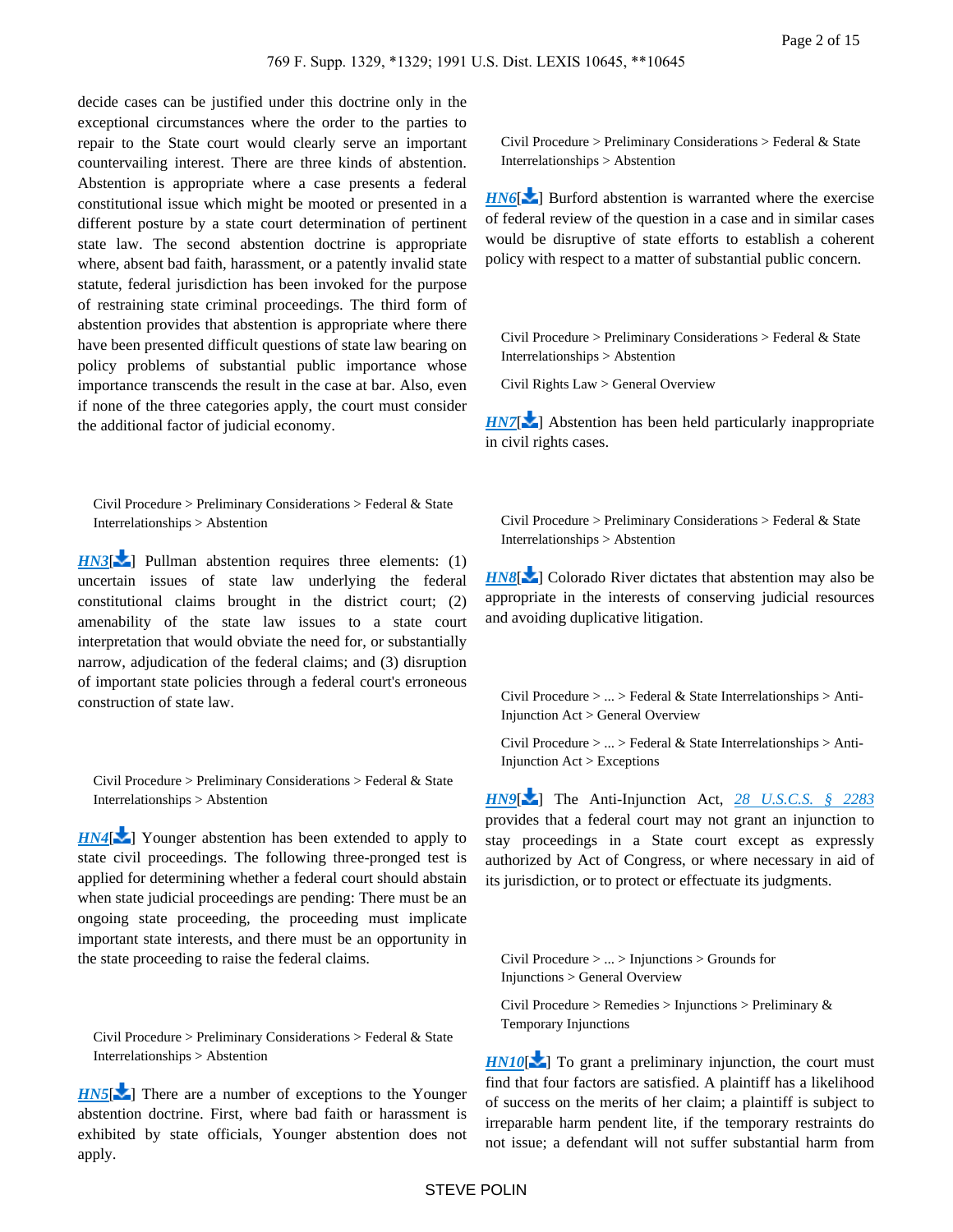<span id="page-2-0"></span>the grant of an injunction; and the public interest requires the relief to be granted.

Business & Corporate Compliance > ... > Public Health & Welfare Law > Housing & Public Buildings > Fair Housing

*[HN11](https://advance.lexis.com/api/document?collection=cases&id=urn:contentItem:3S4N-BV70-001T-7071-00000-00&context=&link=LNHNREFclscc11)*[\[](#page-10-2) $\blacktriangleright$ ] The federal Fair Housing Act, as amended in 1988, *42 U.S.C.S. § 3604(f)(1)* provides that it is unlawful to discriminate in the sale or rental, or to otherwise make unavailable or deny, a dwelling to any buyer or renter because of a handicap of (A) that buyer or renter; (B) a person residing in or intending to reside in that dwelling after it is so sold, or made available; or (C) any person associated with that buyer or renter. That provision also makes it unlawful discrimination, for the purposes of the subsection, to "refuse to make reasonable accommodations in rules, policies, practices, or services, when such accommodation must be necessary to afford such person equal opportunity to use and enjoy a dwelling, *42 U.S.C.S. § 3604(f)(3)(B)*.

<span id="page-2-1"></span>Business & Corporate Compliance > ... > Public Health & Welfare Law > Housing & Public Buildings > Fair Housing

<span id="page-2-2"></span>*[HN12](https://advance.lexis.com/api/document?collection=cases&id=urn:contentItem:3S4N-BV70-001T-7071-00000-00&context=&link=LNHNREFclscc12)*<sup>[\[](#page-10-3)2]</sup> See Fair Housing Act, as amended in 1988, 42 *U.S.C.S. § 3617*.

Business & Corporate Compliance > ... > Public Health & Welfare Law > Housing & Public Buildings > Fair Housing

*[HN13](https://advance.lexis.com/api/document?collection=cases&id=urn:contentItem:3S4N-BV70-001T-7071-00000-00&context=&link=LNHNREFclscc13)*[\[](#page-10-4) $\blacktriangleright$ ] In order to prove a claim of a violation of the Fair Housing Act (Act), a plaintiff has to show, first, that plaintiffresidents are "handicapped" within the meaning of the Act, and therefore fall within its protection. The Act defines "handicap" as (1) a physical or mental impairment which substantially limits one or more of a person's major life activities; (2) a record of having such an impairment; or (3) being regarded as having such an impairment. *42 U.S.C.S. § 3602(h)*. The statute goes on to note that such term does not include current, illegal use of or addiction to a controlled substance. The legislative history of the Act's Amendments indicates that recovering alcoholics and addicts were meant to be included in the definition. H.R. Rep. 711, 100th Cong., 2d Sess. 22 (1988), C.F.R. *[§ 100.201\(a\)\(2\) \(1989\)](https://advance.lexis.com/api/document?collection=administrative-codes&id=urn:contentItem:5MD7-1KX0-008G-Y3M4-00000-00&context=)*.

**Counsel: [\*\*1]** Susan R. Oxford, Esq., Wilfredo Caraballo, Public Advocate, Department of the Public Advocate, Division of Public Interest Advocacy, Trenton, New Jersey, Attorneys for Plaintiffs.

Gerald T. Ford, Esq., Siff, Rosen & Parker, Newark, New Jersey, Attorneys for Defendants.

**Judges:** H. Lee Sarokin, United States District Judge.

**Opinion by:** SAROKIN

# **Opinion**

# **[\*1331]** H. LEE SAROKIN, UNITED STATES DISTRICT **JUDGE**

### *Introduction*

The plaintiffs in this matter seek relief which will permit them to maintain a residence for recovering addicts of drugs and alcohol, pending further hearings and a determination in state court proceedings. The plaintiffs are part of a nationally recognized program which, through peer pressure and strict conditions of abstinence, successfully maintains freedom from addiction and improves the lives and opportunities of its participants. For its success, however, it requires a minimum number of members at each location. The defendants have established a maximum which forecloses the viability of the endeavor and will require vacation of the subject premises absent intervention by this court.

There are few among us who do not have a friend or relative who has suffered the ravages of drugs or alcohol. They are persons who need our compassion **[\*\*2]** and require our support. To evict these plaintiffs from their premises and deny them an opportunity for a full and fair hearing condemns their efforts and violates the applicable law.

The defendants have limited the use of said premises to six persons; the plaintiffs require nine in order to be viable. The municipality can survive having three additional persons at this residence until the state court rules, but the plaintiffs cannot survive without them.

The intervention of this court is for a limited purpose and for a limited duration. In the interim, plaintiffs should be permitted to follow their path to rehabilitation and be encouraged in their efforts. In so doing, the harm to the City is minimal; the irreparable harm to the plaintiffs is avoided.

However, what this matter truly needs is not judicial action, whether it be state or federal, but for the parties to search their consciences, recognize the needs and hopes of the plaintiffs and the concerns and fears of the neighbors, and arrive at an accommodation which serves and enriches all who are involved in and affected by it.

*Background*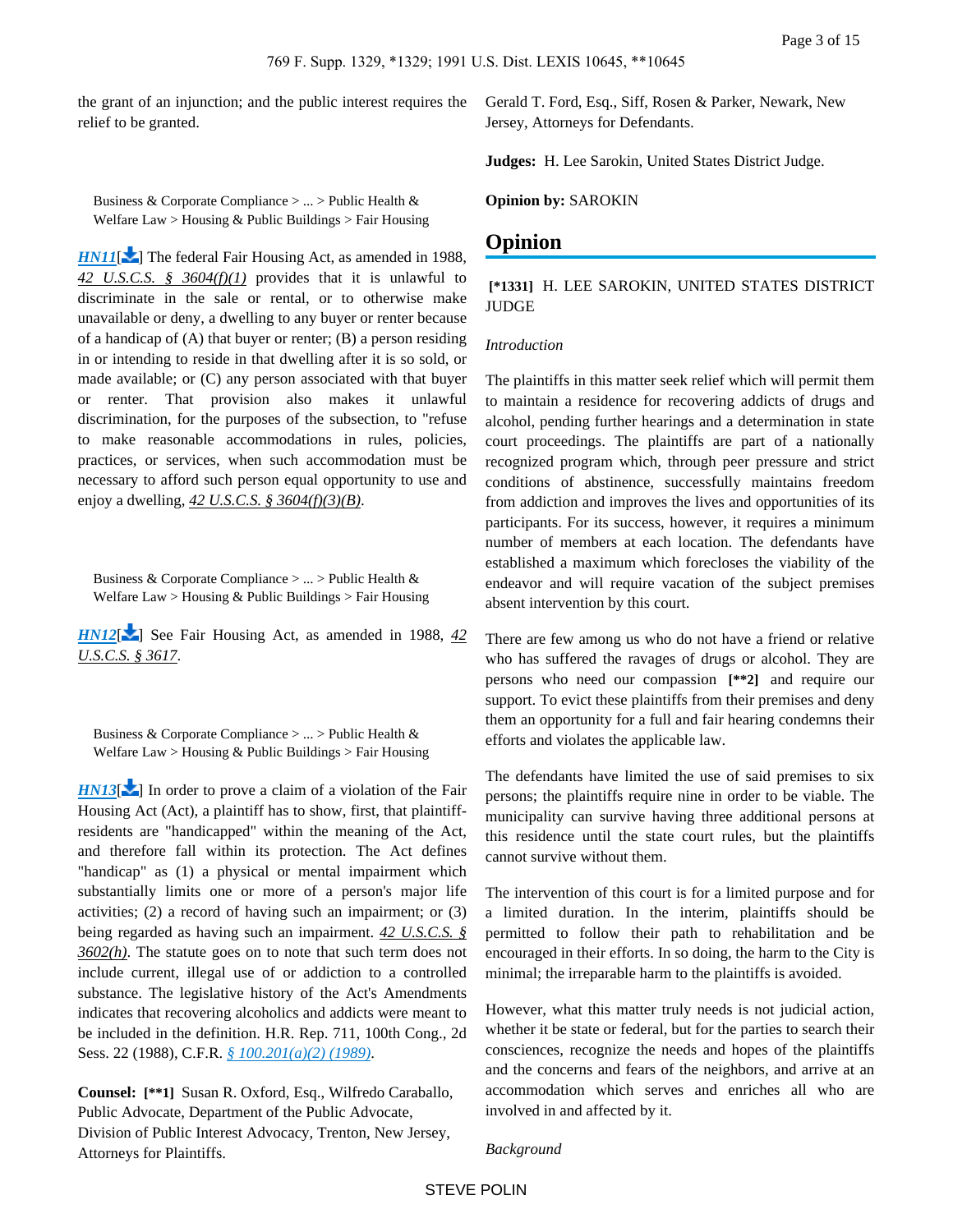Before the court is plaintiffs' motion for a preliminary injunction and defendants' **[\*\*3] [\*1332]** cross-motion to dismiss or stay the complaint.

This action arises out of a motion brought on behalf of a group of recovering alcoholics and drug addicts to vacate or stay the restraints imposed by the New Jersey Superior Court, limiting the number of residents in the house at 1150 Evergreen Street, in the City of *Plainfield*, to six, and barring the use of the third floor of the house. The plaintiffs also ask this court "to order the City of *Plainfield* to cease and refrain from interfering with the house's continuation pending the final outcome of this case." Plt. Brief at 1-2.

Plaintiffs are current, former, and prospective residents of 1150 Evergreen Avenue, *Plainfield*, New Jersey; *Oxford House*-Evergreen, an unincorporated association operated under a charter issued by *Oxford House*, Inc., comprising the residents of the property located at 1150 Evergreen Avenue; *Oxford House*, Inc., a non-profit, tax exempt Delaware corporation; and Deborah Ann Weiner, the owner of 1150 Evergreen. The suit is brought against the City of *Plainfield*, the Mayor and Council of the City, Jocelyn Pringley, Director of the Division of Inspection and Zoning Officer, and the *Plainfield* Zoning Board of Adjustment.

 **[\*\*4]** On September 22, 1989, the New Jersey State Department of Health awarded a grant to *Oxford House*, Inc. ("OHI") to establish "Group Homes for Substance Abusers." Plt. App. 32. The grant mandated that OHI should "negotiate any required local and state approvals prior to opening." Plt. App. 33. On April 27, 1989, Ms. Weiner, owner of a large, eight-bedroom single family home at 1150 Evergreen in the City of *Plainfield*, signed a three year lease with OHI on behalf of *Oxford House*-Evergreen ("OH-E"). Defendants argue that OHI failed to make efforts to obtain the required acceptance from *Plainfield* zoning officials before signing the lease. Plaintiffs claim that Zoning Officer Jocelyn Pringley had stated that the proposed use was permitted. Plt. App. 50 (Bernice Paglia, "Recovering Addicts May Stay in House," *Courier-News* (May 2, 1990)).

*Oxford Houses* are intended to provide a drug and alcoholfree environment combined with the support and encouragement of other recovering persons. The Houses, pursuant to *[42 U.S.C. § 300x-4a](https://advance.lexis.com/api/document?collection=statutes-legislation&id=urn:contentItem:4YF7-GNM1-NRF4-408V-00000-00&context=)*, are required to be democratically run and financially self-supporting, and to expel any individual who relapses. These Congressional requirements are based on the **[\*\*5]** *Oxford House* model. Plt. Brief at 4. Reflecting its commitment to fighting drug and alcohol abuse, New Jersey entered into a contract with OHI to administer a \$ 100,000 revolving loan fund to assist in the establishment of new recovery houses. Regan Aff., Plt. App.

## 27; 32-33.

No professional staff resides in *Oxford Houses*, and no professional treatment is provided. The houses have three fixed rules: no use of drugs or alcohol, no disruptive behavior, and regular payment of rent. Molloy Affidavit para. 4, Plt. App. 11. These rules are enforced by the residents themselves, with guidance from OHI. *Id*. at 26. The current group decides who will move in to the house and how house chores are to be divided. *Oxford Houses* are not treatment facilities, but rather houses rented by a group of individuals recovering from drug or alcohol addiction.

The lease at OH-E was to begin on June 1, 1990. On May 15, 1990, Ms. Pringley issued a notice of violation to OHI and Ms. Weiner, advising them that their proposed use of the residence was inconsistent with the single-family residential zone requirements. Construction was commenced on the residence, without a building permit, and a Construction Code  **[\*\*6]** Inspector issued a stop work order on May 31, 1990. On May 31, 1990, construction continued, and police were called to have the contractor leave the premises. On or about June 2, 1990, the initial OH-E occupants moved in to the residence.

Plaintiffs claim that neighbors learned of the proposed use of 1150 Evergreen about a month before the lease was to begin, and publicly objected, contacting city officials in an attempt to block the current residents **[\*1333]** from moving in to the premises. *See* Negley and Cangelosi, "Neighbors Oppose Evergreen Facility" (Letter to Editor), *Courier News*, Plt. App. at 49; Michelle Weiss, "Opposition to Rehab Center to be Heard," *Courier-News* (May 5, 1990), Plt. App. at 51. At a May 7, 1990 City Council meeting, the Council voted to authorize litigation to challenge the proposed use; the resolution "was greeted by an enthusiastic ovation." City Council Minutes at 26, Plt. App. at 36.

On June 6, 1990, the City filed a Complaint and Order to Show Cause against OHI and Ms. Weiner, the owner of the property ("*Oxford House I*"), seeking to enjoin OH-E's use of the property. Judge Menza of the New Jersey Superior Court denied the City's request for **[\*\*7]** temporary restraints to prevent occupancy; he also ordered the residents to provide immediate access to the City's construction code, fire, and housing inspectors. Def. Exh. F. On June 15, 1990, the return date for the Order to Show Cause, the state court entered an order barring any new occupants from moving in and restraining the residents from using the third floor of the house.  $<sup>1</sup>$ </sup>

<sup>&</sup>lt;sup>1</sup> A further hearing was held on July 6, 1990. The results of the two hearings on June 15 and July 6 were memorialized in an order dated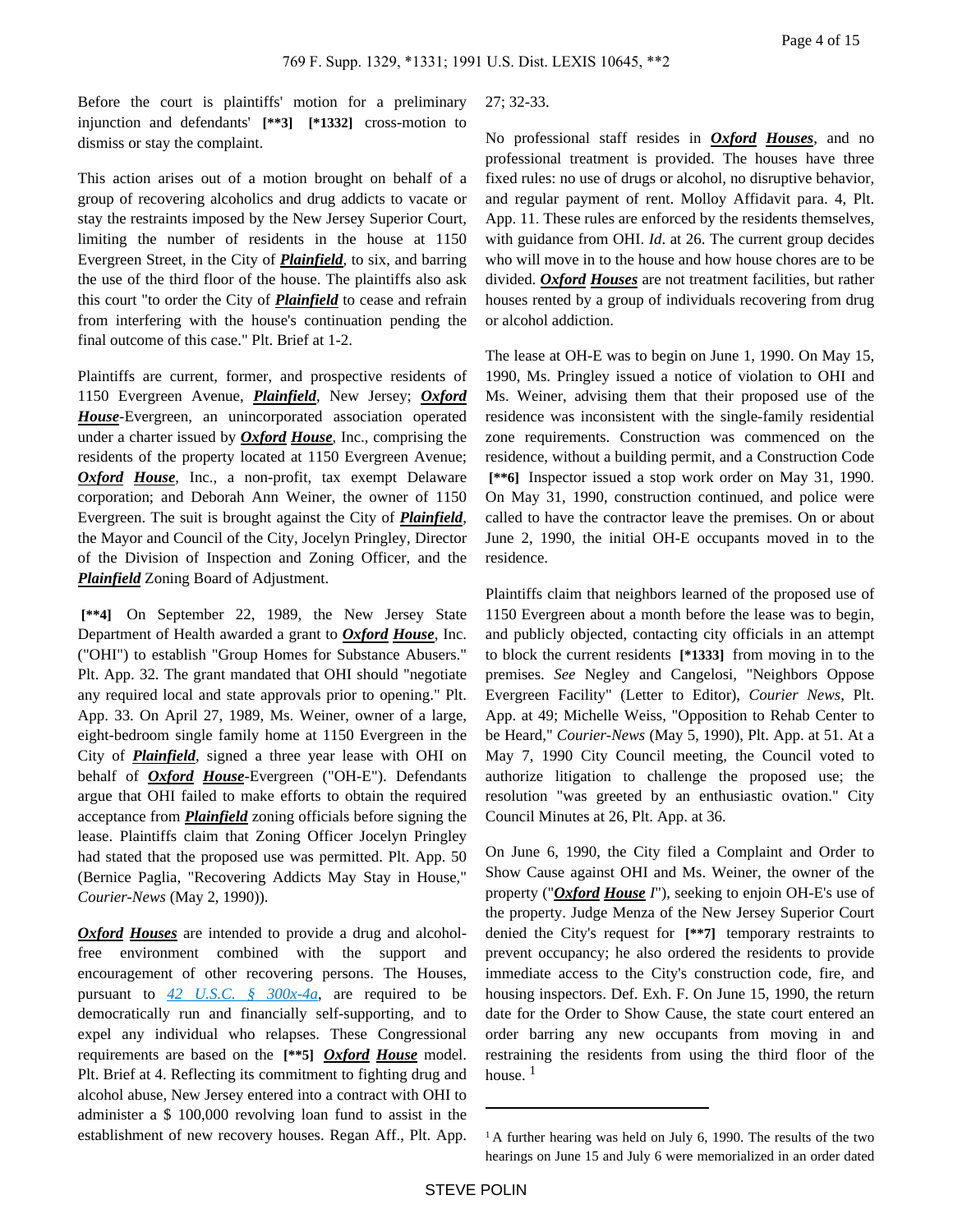The trial court transferred the matter to the *Plainfield* Zoning Board of Adjustment for an evidentiary hearing on the validity of the Zoning Officer's decision and on OHI's claims under the Federal Fair Housing **[\*\*8]** Act ("FHA"), *42 U.S.C. § 3601 et seq.* Plt. App. 57.

The Zoning Board, according to plaintiffs herein, refused to consider OHI's claims under the Fair Housing Act during the hearings. *See* Zoning Board hearing, August 21, 1990, Tr. at 258-59. The hearings ended with a Board resolution of December 5, 1990, upholding the Zoning Officer's finding that the proposed use was not permitted. The Board concluded that OH-E "has some elements of a non-familial institution," Plt. App. 105, and that its residents do not constitute a "family" under the applicable state law definition:

<span id="page-4-0"></span> $HNI$ <sup>[\[](#page-0-0)2]</sup> One (1) or more persons living together as a single non-profit housekeeping unit whose relationship is of a permanent and domestic character, as distinguished from fraternities, sororities, societies, clubs, associations. . . . All commercial residences, non-familial institutional uses, boarding homes and other such occupancies shall be excluded from one-family zones.

*Plainfield* Zoning Code § 17.3-1(17). The Board found that the residents were not "permanent" or "domestic," because of their transiency and lack of "intimacy." Plt. App. 104-05.

OHI did not appeal the decision of the Board of Adjustment, but **[\*\*9]** instead filed a separate action in Superior Court ("*Oxford House II*"), challenging the decision as arbitrary and capricious and a violation of the Federal Fair Housing Act. No. UNN-L-979-91 (Super. Court of N.J., Union County Feb. 4, 1991), attached as Def. Exh. P.  $<sup>2</sup>$  The plaintiff in that action</sup> is OHI; defendants are the City, the Board, and Ms. Pringley. The case was assigned to Judge Menza, who held a pre-trial hearing on July 5, 1991, resulting in an extensive pre-trial order. Def. Exh. R. The order calls for briefs by August 5, 1991. A hearing is scheduled for September 3, 1991.

The restraints have remained in effect since Judge Menza ordered them. The state court twice denied OHI's motions to lift the restraints. However, at the July 31, 1990 hearing on OHI's first motion, Judge Menza modified his earlier order

 **[\*\*10]** and allowed the house to replace the prior residents with new residents, should they leave, provided that the cap of six (the number of persons who had already moved in to the premises when the first action was brought) was not exceeded. Order **[\*1334]** dated Aug. 17, 1990, Plt. App. 71- 72. The state court found that the City had a likelihood of success on the merits. Plt. App. 67. With regard to the restriction on use of the third floor, Judge Menza relied on the certification of the Captain of the Bureau of Fire Prevention that a second means of egress from the third floor was lacking. Plt. App. 65-66. OHI's second motion for lifting the restraints was denied at an October 15, 1990 hearing, where Judge Menza rejected OHI's argument that it faced financial difficulties which could lead to irreparable harm. *See* Def. Brief at 12, *citing* Def. Exhs. K-N (Affidavits submitted to Superior Court). OHI's appeals to the Appellate Division and the New Jersey Supreme Court to lift the temporary restraints have also been unavailing. Plt. App. 75-76. Those appeals were denied on October 25, 1990, and December 4, 1990, respectively.

Plaintiffs filed this action on June 28, 1991. In their complaint, **[\*\*11]** *see* Def. Exh. E, plaintiffs allege violations of the federal Fair Housing Act Amendments of 1988, the Rehabilitation Act of 1973, the Equal Protection and Due Process Clauses of the United States and New Jersey Constitutions, the New Jersey Municipal Land Use Law and the New Jersey Law Against Discrimination. In their current motion, plaintiffs ask this court to vacate or stay the restraints placed by the state court, pending the completion of its proceedings in this matter. Plaintiffs claim that they cannot financially support the house with only six residents instead of the eight to ten  $3$  that the house can sustain, and that they face imminent eviction. Plaintiffs argue that the state court restraints do not simply maintain the status quo, but will have the effect of the residents' eviction and the closing of OH-E. Plaintiffs also argue that the therapeutic nature of OH-E suffers from having a restricted number of residents. Defendants have filed a cross-motion to dismiss or stay this action pending the state court's proceedings.

 **[\*\*12]** The United States Justice Department has moved for leave to participate in this action as *amicus curiae* on behalf

July 13, 1990. Plt. App. at 54.

Plaintiffs herein maintain that the state court's order was entered before OHI had retained legal representation. Plt. Brief at 11. Defendants maintain that OHI appeared at the June 6, 1990 hearing on the City's Order to Show Cause with an attorney. Def. Brief at 8.

<sup>&</sup>lt;sup>2</sup> At oral argument, plaintiffs claimed that Judge Menza required them to file a separate action, rather than return to his court after the Board's resolution, through a continuation of *Oxford I*.

<sup>&</sup>lt;sup>3</sup> It is unclear how many residents plaintiffs would ultimately like to be allowed to live at OH-E. *See* Plt. Brief at 41 (requesting 10 to 12); Polin Certif., Def. Exh. M, at para. 14 (with the heating expenses that will occur in the winter months, at least ten persons will be necessary). However, at oral argument plaintiffs' counsel stated that, at least for the interim period until the resolution by the state court of this issue, nine residents would be sufficient.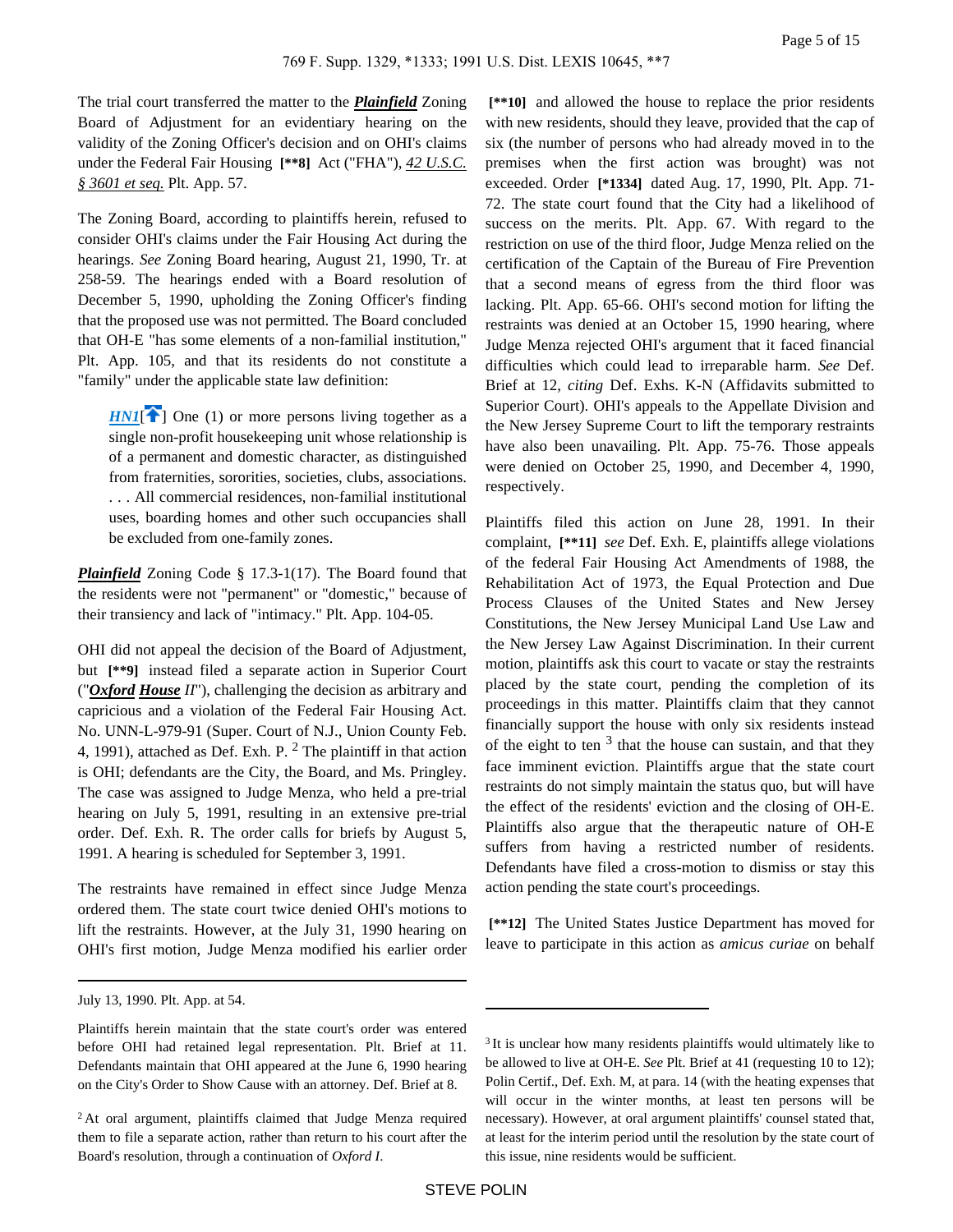of plaintiffs. That application will be granted. <sup>4</sup> The United States notes that on July 20, 1990, and October 17, 1990, OHI filed a housing discrimination complaint with the Secretary of the Department of Housing and Urban Development ("HUD"), pursuant to *42 U.S.C. § 3610*. On October 24, 1990, the General Counsel of HUD referred the complaint to the Department of Justice, pursuant to  $\S 810(g)(2)(C)$  of the Fair Housing Act and *[24 C.F.R. § 103.400\(a\)\(2\) \(1990\)](https://advance.lexis.com/api/document?collection=administrative-codes&id=urn:contentItem:5D2S-NSS0-008G-Y2FJ-00000-00&context=)*, for appropriate action under § 814(b)(1). The United States also notes that it is currently litigating similar issues in *[United](https://advance.lexis.com/api/document?collection=cases&id=urn:contentItem:3S4N-B8H0-001T-7304-00000-00&context=)  [States v. Borough of Audubon, New Jersey, 797 F. Supp. 353](https://advance.lexis.com/api/document?collection=cases&id=urn:contentItem:3S4N-B8H0-001T-7304-00000-00&context=)*, Civ. No. 90-3771 (JFG) (D.N.J.). Trial in that case, which also involves a challenge to municipal action taken against a local *Oxford House*, commenced July 15, 1991.

#### *Discussion*

# I. Abstention

Defendants argue on their **[\*\*13]** cross-motion to dismiss that this court should abstain from ruling on the instant matter, due to the concurrent state proceeding that involves the same parties, problem, and issues. Indeed, the first question the court must address is the issue of abstention.

<span id="page-5-0"></span> $HN2$ <sup>[\[](#page-0-1) $\uparrow$ </sup>] The court notes that abstention is the exception, rather than the rule. Abstention is an

extraordinary and narrow exception to the duty of a District Court to adjudicate a controversy properly before it. Abdication of the obligation to decide cases can be justified under this doctrine only in the exceptional circumstances where the order to the parties to repair to the **[\*1335]** State court would clearly serve an important countervailing interest.

# *[Colorado River Water Conservation Dist. v. United States,](https://advance.lexis.com/api/document?collection=cases&id=urn:contentItem:3S4X-9YH0-003B-S3H5-00000-00&context=)  [424 U.S. 800, 813, 47 L. Ed. 2d 483, 96 S. Ct. 1236 \(1976\)](https://advance.lexis.com/api/document?collection=cases&id=urn:contentItem:3S4X-9YH0-003B-S3H5-00000-00&context=)*.

There are three kinds of abstention. Abstention is appropriate where a case presents a federal constitutional issue which might be mooted or presented in a different posture by a state court determination of pertinent state law. *[Railroad Comm'n](https://advance.lexis.com/api/document?collection=cases&id=urn:contentItem:3S4X-6C50-003B-7158-00000-00&context=)  [of Texas v. Pullman Co., 312 U.S. 496, 85 L. Ed. 971, 61 S.](https://advance.lexis.com/api/document?collection=cases&id=urn:contentItem:3S4X-6C50-003B-7158-00000-00&context=)  [Ct. 643 \(1941\)](https://advance.lexis.com/api/document?collection=cases&id=urn:contentItem:3S4X-6C50-003B-7158-00000-00&context=)*. The second abstention doctrine, based on *[Younger v. Harris, 401 U.S. 37, 27 L. Ed. 2d 669, 91 S. Ct.](https://advance.lexis.com/api/document?collection=cases&id=urn:contentItem:3S4X-DRF0-003B-S48T-00000-00&context=)  [746 \(1971\)](https://advance.lexis.com/api/document?collection=cases&id=urn:contentItem:3S4X-DRF0-003B-S48T-00000-00&context=)*, **[\*\*14]** is appropriate where, absent bad faith, harassment, or a patently invalid state statute, federal jurisdiction has been invoked for the purpose of restraining state criminal proceedings. The third form of abstention, under *[Burford v. Sun Oil Co., 319 U.S. 315, 87 L. Ed. 1424,](https://advance.lexis.com/api/document?collection=cases&id=urn:contentItem:3S4X-4GF0-003B-72NM-00000-00&context=)  [63 S. Ct. 1098 \(1943\)](https://advance.lexis.com/api/document?collection=cases&id=urn:contentItem:3S4X-4GF0-003B-72NM-00000-00&context=)*, provides that abstention is appropriate

where there have been presented difficult questions of state law bearing on policy problems of substantial public importance whose importance transcends the result in the case at bar. Also, even if none of the three categories apply, the court must consider the *Colorado River* additional factor of judicial economy. *[424 U.S. at 817](https://advance.lexis.com/api/document?collection=cases&id=urn:contentItem:3S4X-9YH0-003B-S3H5-00000-00&context=)*.

### <span id="page-5-1"></span>A. *Pullman abstention*

*[HN3](https://advance.lexis.com/api/document?collection=cases&id=urn:contentItem:3S4N-BV70-001T-7071-00000-00&context=&link=clscc3)*<sup>[\[](#page-1-0)4]</sup> *Pullman* abstention requires three elements: (1) uncertain issues of state law underlying the federal constitutional claims brought in the district court; (2) amenability of the state law issues to a state court interpretation that would obviate the need for, or substantially narrow, adjudication of the federal claims; *and* (3) disruption of important state policies through a federal court's erroneous construction of state law. *[Hughes v. Lipscher, 906 F.2d 961,](https://advance.lexis.com/api/document?collection=cases&id=urn:contentItem:3S4X-49N0-003B-51F5-00000-00&context=)  [964 \(3d Cir. 1990\)](https://advance.lexis.com/api/document?collection=cases&id=urn:contentItem:3S4X-49N0-003B-51F5-00000-00&context=)*. **[\*\*15]** 

Defendants argue that the first prong of this test under the *Pullman* doctrine is met because New Jersey law is "rapidly developing" on the issue of what constitutes a "family" as defined in the zoning ordinance. Def. Brief at 19. Indeed, the New Jersey Superior Court in *[Open Door Alcoholism](https://advance.lexis.com/api/document?collection=cases&id=urn:contentItem:3S3J-WV90-003C-P4T0-00000-00&context=)  [Program, Inc. v. Board of Adjustment, 200 N.J. Super. 191,](https://advance.lexis.com/api/document?collection=cases&id=urn:contentItem:3S3J-WV90-003C-P4T0-00000-00&context=)  [491 A.2d 17 \(App. Div. 1985\)](https://advance.lexis.com/api/document?collection=cases&id=urn:contentItem:3S3J-WV90-003C-P4T0-00000-00&context=)*, ruled that a halfway house for ten recovering alcoholics did not constitute a single family dwelling. The court found that the residents failed to exhibit

a kind of stability, permanency, and functional lifestyle which is equivalent to that of the traditional family unit. In our view, the residents of plaintiff's proposed halfway house, although comprising a single housekeeping unit, would not bear these generic characteristics of a single family. While the residents would share in the household responsibilities and dine together, their affiliation with one another would be no different than if they were fellow residents of a boarding house.

## *[Id. at 200](https://advance.lexis.com/api/document?collection=cases&id=urn:contentItem:3S3J-WV90-003C-P4T0-00000-00&context=)*.

The instant case, by contrast, does not involve a halfway house. *See* Molloy Aff., para. 7, Plt. App. 11 (discussing differences **[\*\*16]** between halfway house and *Oxford Houses*). The residents share more than "household responsibilities" and meals. The residents make all house decisions in a democratic fashion. But even more importantly, the support they lend each other is therapeutic, in the same manner as that of a well-functioning family. The relationship between the resident-plaintiffs herein is not analogous to that between residents of a boarding house.

Moreover, the court finds the New Jersey Supreme Court's recent ruling in *[Glassboro v. Vallorosi, 117 N.J. 421, 568](https://advance.lexis.com/api/document?collection=cases&id=urn:contentItem:3S3J-VSG0-003C-P1D3-00000-00&context=)* 

<sup>4</sup>The motion has not been opposed by defendants.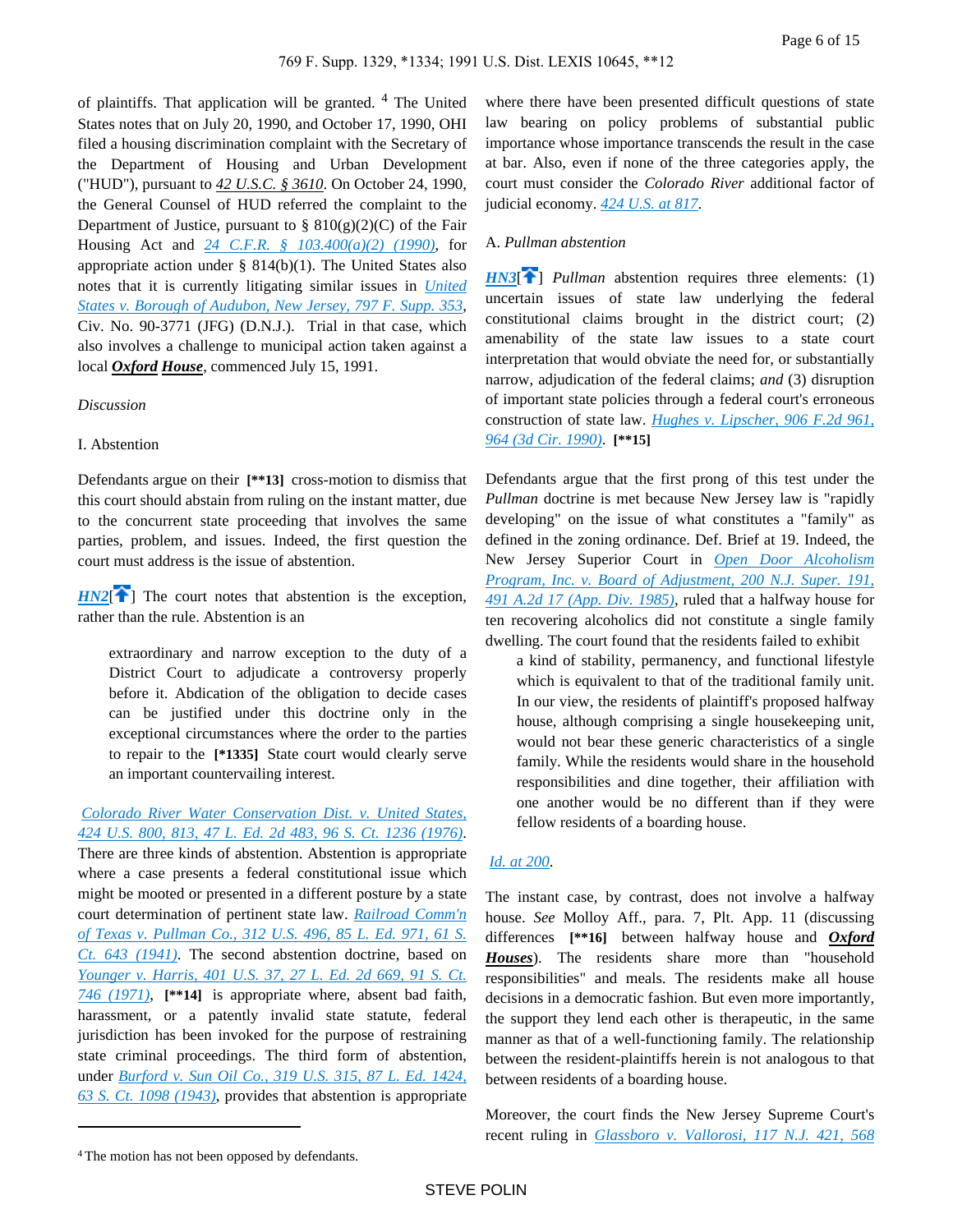*[A.2d 888 \(1990\)](https://advance.lexis.com/api/document?collection=cases&id=urn:contentItem:3S3J-VSG0-003C-P1D3-00000-00&context=)*, controlling authority. <sup>5</sup> In that case, the Court held that a group of ten unrelated male college students were a "family" within the meaning of the borough ordinance limiting use and occupancy of dwellings to families only. The lower court had denied the Borough's application **[\*1336]** for an injunction against the property owners, and the appellate court and Supreme Court affirmed. The ordinance at issue in that case was essentially the same as the ordinance at issue in the instant suit; the ordinance defined "family" as

one or more persons occupying a dwelling unit as a single non-profit housekeeping unit, who are living together **[\*\*17]** as a stable and permanent living unit, being a traditional family unit or the functional equivalency (sic) thereof.

*[Id. at 423](https://advance.lexis.com/api/document?collection=cases&id=urn:contentItem:3S3J-VSG0-003C-P1D3-00000-00&context=)*, *citing* Glassboro, N.J., Code § 107-3 (1986). The Court found that the students' living arrangement fell into the category of family:

The house had one large kitchen, which was shared by all ten students. The students often ate meals together in small groups, cooked for each other, and generally shared the household chores, grocery shopping and yard work. A common checking account paid for food and other bills. They shared the use of a telephone. Although uncertain of living arrangements after graduation, the students intended to remain tenants as long as they were enrolled at Glassboro State College.

*[Id. at 424](https://advance.lexis.com/api/document?collection=cases&id=urn:contentItem:3S3J-VSG0-003C-P1D3-00000-00&context=)*. *See also [id. at 432](https://advance.lexis.com/api/document?collection=cases&id=urn:contentItem:3S3J-VSG0-003C-P1D3-00000-00&context=)*. The court further relied on testimony of the students that "they do not just rent a room, but that they rent the whole house." *[Id. at 425](https://advance.lexis.com/api/document?collection=cases&id=urn:contentItem:3S3J-VSG0-003C-P1D3-00000-00&context=)*, *citing [Borough](https://advance.lexis.com/api/document?collection=cases&id=urn:contentItem:4HKM-65J0-TVVY-Y38H-00000-00&context=)  [of Glassboro v. Vallorosi, 221 N.J. Super. 610, 619, 535 A.2d](https://advance.lexis.com/api/document?collection=cases&id=urn:contentItem:4HKM-65J0-TVVY-Y38H-00000-00&context=)  [544](https://advance.lexis.com/api/document?collection=cases&id=urn:contentItem:4HKM-65J0-TVVY-Y38H-00000-00&context=)*. During the pendency of the appeal, Peter Vallorosi withdrew from Glassboro State College and the use of the home by the other students ended.

 **[\*\*18]** The *Glassboro* Court noted that courts of New Jersey have "consistently invalidated zoning ordinances intended to 'cure or prevent . . . anti-social conduct in dwelling places.'" *[Id. at 426](https://advance.lexis.com/api/document?collection=cases&id=urn:contentItem:3S3J-VSG0-003C-P1D3-00000-00&context=)*, *citing [Kirsch Holding Co. v. Borough of](https://advance.lexis.com/api/document?collection=cases&id=urn:contentItem:3RRM-XJW0-003C-N3N6-00000-00&context=)  [Manasquan, 59 N.J. 241, 281 A.2d 513 \(1971\)](https://advance.lexis.com/api/document?collection=cases&id=urn:contentItem:3RRM-XJW0-003C-N3N6-00000-00&context=)*. The municipal power to adopt zoning regulations must be reasonably exercised, the Court continued; the regulations may not be unreasonable, arbitrary, or capricious. *Id*. The means chosen must have a real and substantial relation to the end sought to be achieved, and must be reasonably designed to resolve the problem without imposing unnecessary and excessive restrictions on the use of private property. *Id., citing Berger v. [State, 71 N.J. 206, 364 A.2d 993 \(1976\)](https://advance.lexis.com/api/document?collection=cases&id=urn:contentItem:3RRM-X930-003C-N2V3-00000-00&context=)*.

The Court relied on its prior ruling in *Kirsch*, in which it had invalidated ordinances in two shore communities that restrictively defined "family" and prohibited seasonal rentals by unrelated persons. *See [Glassboro, 117 N.J. at 426](https://advance.lexis.com/api/document?collection=cases&id=urn:contentItem:3S3J-VSG0-003C-P1D3-00000-00&context=)*, and cases cited at *[id., 426-31](https://advance.lexis.com/api/document?collection=cases&id=urn:contentItem:3S3J-VSG0-003C-P1D3-00000-00&context=)*, including *[Pemberton v. State, 178](https://advance.lexis.com/api/document?collection=cases&id=urn:contentItem:3RRN-0680-003C-N37S-00000-00&context=)  [N.J. Super. 346, 429 A.2d 360](https://advance.lexis.com/api/document?collection=cases&id=urn:contentItem:3RRN-0680-003C-N37S-00000-00&context=)*, (App. Div. 1981), *cert. den*., *87 N.J. 364, 434 A.2d 1053 (1981)* **[\*\*19]** (upholding use of residence as group home for six to eight boys with a contemplated residency period of approximately six months). The Court referred to the case of *Open Door*, and did not disapprove of the court's ruling therein.

A similar situation to that in *Glassboro* is involved in the instant case. The plaintiff-residents share meals and household chores, and also support each other in their therapeutic recovery efforts. Moreover, while some of the residents may experience relapse and depart early, their intention is to remain together for a substantial length of time. *See, e.g*., Tierney Aff. para. 8, Plt. App. 117 (planned to stay full year, but departed early due to financial stress of house); Molloy Aff. paras. 30-31, Plt. App. 9-10 (resident can stay for lifetime; average stay at *Oxford House*-Northampton has been 4.6 years). <sup>6</sup> Accordingly, this case appears to fall squarely within the New Jersey Supreme Court's ruling in *Glassboro*.

 **[\*\*20]** The court's finding in *Open Door* does not contradict that of the Court in *Glassboro*. The same legal principles simply **[\*1337]** found different application to the facts in each case. Even if this court or the state court were to find, after a full hearing, that OH-E does not have the characteristics of a "family," such a result would represent the application of law to fact. The court will not, then, abstain because of "unsettled" New Jersey law on the subject, as the first prong of the *Pullman* abstention doctrine would require. *See [Heritage](https://advance.lexis.com/api/document?collection=cases&id=urn:contentItem:3S4X-3XD0-003B-G1X9-00000-00&context=)  [Farms, Inc. v. Solebury Tp., 671 F.2d 743 \(3d Cir. 1982\)](https://advance.lexis.com/api/document?collection=cases&id=urn:contentItem:3S4X-3XD0-003B-G1X9-00000-00&context=)*, *cert. den*., *456 U.S. 990, 73 L. Ed. 2d 1285, 102 S. Ct. 2270 (1982)* (*Pullman* abstention does not apply where state law involved is settled, and *Burford* abstention does not apply where state land use policies are not being attacked, but rather, alleged illegal application of those policies in a single

<sup>5</sup>The court notes that the case of *Open Doors* was decided before the Federal Fair Housing Act Amendments in 1988. The New Jersey Supreme Court in *Glassboro*, decided in 1990, also did not consider the Act.

<sup>6</sup>The court also notes the holding in *[Village of Belle Terre v. Boraas,](https://advance.lexis.com/api/document?collection=cases&id=urn:contentItem:3S4X-CDG0-003B-S3GN-00000-00&context=)  [416 U.S. 1, 7, 39 L. Ed. 2d 797, 94 S. Ct. 1536 \(1974\)](https://advance.lexis.com/api/document?collection=cases&id=urn:contentItem:3S4X-CDG0-003B-S3GN-00000-00&context=)*, wherein the Supreme Court upheld a zoning ordinance that, the Court found, was "not aimed at transients." *[Id. at 7](https://advance.lexis.com/api/document?collection=cases&id=urn:contentItem:3S4X-CDG0-003B-S3GN-00000-00&context=)*. Accordingly, while the court does not reach this issue here, the focus of the *Plainfield* zoning ordinance and of the decision of the Board of Adjustment in the instant matter on "permanence" may be misplaced.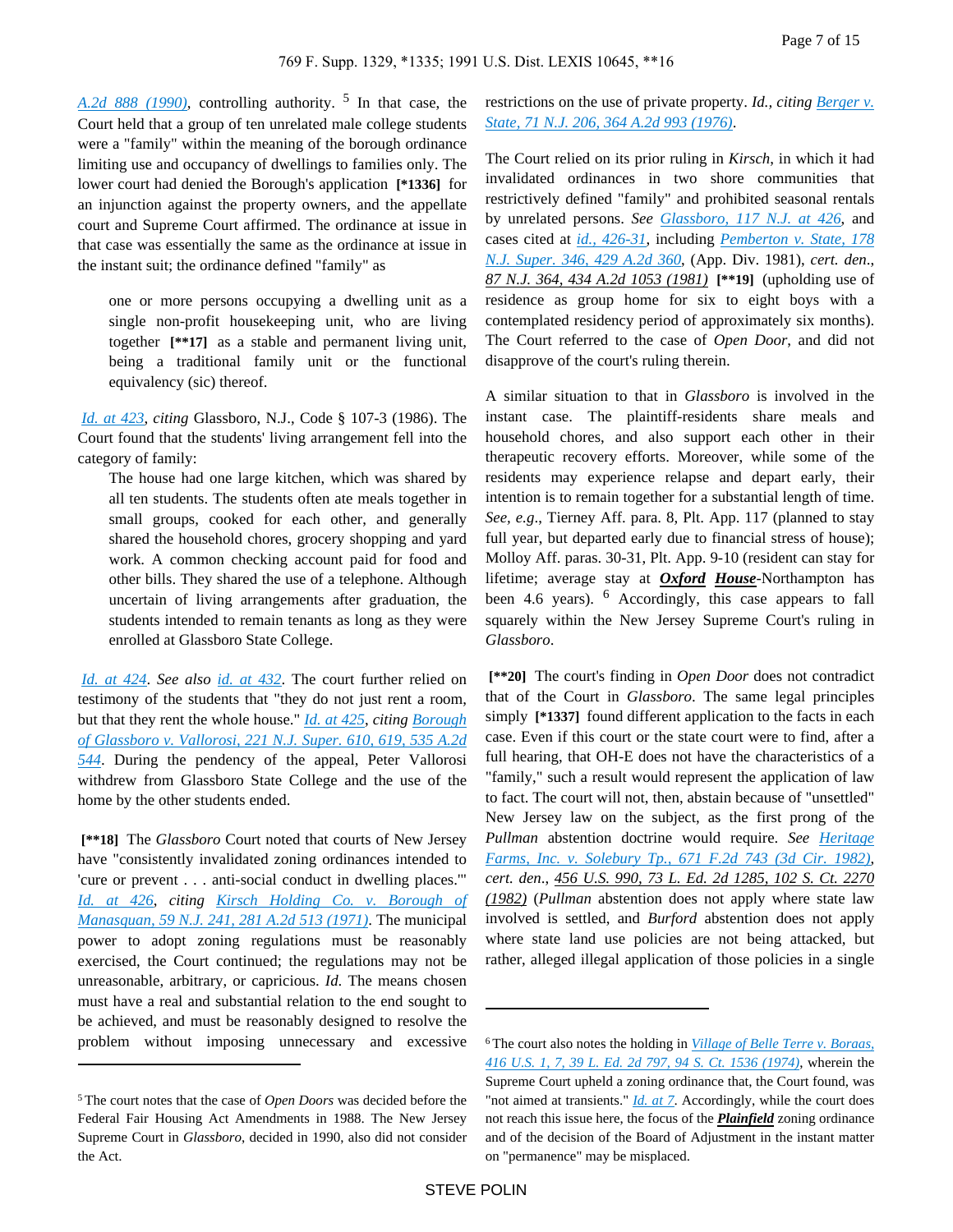# township). <sup>7</sup>

 **[\*\*21]** Even if New Jersey law were considered unsettled in this area, however, the case before this court, *Oxford III*, may not turn on New Jersey law. Plaintiffs' claims of intentional discrimination in violation of the Fair Housing Act and the United States Constitution, based on singling plaintiffs out for zoning enforcement action, may remain whether or not defendants' actions are justified under state law. *[New-Jersey](https://advance.lexis.com/api/document?collection=cases&id=urn:contentItem:3S4X-3B80-0039-W4CN-00000-00&context=)  [Philadelphia Presbytery of the Bible-Presbyterian Church v.](https://advance.lexis.com/api/document?collection=cases&id=urn:contentItem:3S4X-3B80-0039-W4CN-00000-00&context=)  [New Jersey State Board of Higher Education, 654 F.2d 868,](https://advance.lexis.com/api/document?collection=cases&id=urn:contentItem:3S4X-3B80-0039-W4CN-00000-00&context=)  [881 \(3d Cir. 1981\)](https://advance.lexis.com/api/document?collection=cases&id=urn:contentItem:3S4X-3B80-0039-W4CN-00000-00&context=)*; *[Woods-Drake v. Lundy, 667 F.2d 1198,](https://advance.lexis.com/api/document?collection=cases&id=urn:contentItem:3S4X-3WP0-003B-G1K8-00000-00&context=)  [1202 \(5th Cir. 1982\)](https://advance.lexis.com/api/document?collection=cases&id=urn:contentItem:3S4X-3WP0-003B-G1K8-00000-00&context=)*; *[Fralin & Waldron, Inc. v. County of](https://advance.lexis.com/api/document?collection=cases&id=urn:contentItem:3S4N-B0J0-0054-73R0-00000-00&context=)  [Henrico, 474 F. Supp. 1315, 1319 \(E.D. Va. 1979\)](https://advance.lexis.com/api/document?collection=cases&id=urn:contentItem:3S4N-B0J0-0054-73R0-00000-00&context=)* (issues as to state land use policies will be presented, but sole question for federal court is whether, "whatever permissible land use factors *could have been* considered, a discriminatory purpose *was in fact* the principal consideration motivating the defendants to take the actions they did").

The second requirement of the *Pullman* abstention doctrine may be met in this case. The state court hearing scheduled for September **[\*\*22]** 3, 1991, could resolve the issues in plaintiffs' favor, and obviate the need for any further ruling on statutory or constitutional grounds. Moreover, as to the third requirement, an erroneous federal court decision on state law grounds could disrupt the important state policies involved in zoning ordinances. However, in light of the court's ruling on the absence of the conditions necessary to meet the first requirement of *Pullman* abstention, the court will decline to abstain on this ground. <sup>8</sup>

Finally, plaintiffs argue that *Pullman* abstention applies only where constitutional issues are brought in state court, and herein their main ground for challenging the City's alleged violations are not **[\*\*23]** constitutional, but statutory FHA violations. Given the court's conclusions as to plaintiffs' likelihood of success on the merits of the statutory claims, *see infra*, the court is unlikely to reach the constitutional issues in this case. Plaintiffs may, then, be correct in their argument that *Pullman* abstention may not be appropriate. The court notes that in *Glassboro* the New Jersey Supreme Court declined to rule on the constitutional challenge to the zoning ordinance, because of its finding that the residents met the criteria for "family" under that ordinance. *[117 N.J. at 432](https://advance.lexis.com/api/document?collection=cases&id=urn:contentItem:3S3J-VSG0-003C-P1D3-00000-00&context=)*.

### B. *Younger abstention*

<span id="page-7-0"></span>The court next considers whether *Younger* abstention is appropriate in this case.  $HM4$ <sup>[ $\uparrow$ </sup>] *Younger* abstention has been extended to apply to state civil proceedings. *See [Williams v. Red Bank Bd. of Ed., 662 F.2d 1008, 1013-14 \(3d](https://advance.lexis.com/api/document?collection=cases&id=urn:contentItem:3S4W-Y9B0-0039-W29W-00000-00&context=)  [Cir. 1981\)](https://advance.lexis.com/api/document?collection=cases&id=urn:contentItem:3S4W-Y9B0-0039-W29W-00000-00&context=)*. The following three-pronged test is applied for determining whether a federal court should abstain when state judicial proceedings are pending: There must be an ongoing state **[\*1338]** proceeding, the proceeding must implicate important state interests, and there must be an opportunity in the state proceeding **[\*\*24]** to raise the federal claims. *[Middlesex County Ethics Comm. v. Garden State Bar Ass'n,](https://advance.lexis.com/api/document?collection=cases&id=urn:contentItem:3S4X-5FT0-003B-S4KF-00000-00&context=)  [457 U.S. 423, 431-32, 73 L. Ed. 2d 116, 102 S. Ct. 2515](https://advance.lexis.com/api/document?collection=cases&id=urn:contentItem:3S4X-5FT0-003B-S4KF-00000-00&context=)  [\(1982\)](https://advance.lexis.com/api/document?collection=cases&id=urn:contentItem:3S4X-5FT0-003B-S4KF-00000-00&context=)*. The first two prongs are met here, but the third raises some question. Plaintiffs claim that the state court in its first hearing declined to consider the issues raised under the Fair Housing Act. Plt. Brief at 47, *citing* Plt. App. 56-57. Plaintiffs further maintain that the Zoning Board refused to consider the applicability of the Federal Fair Housing Act Amendments to this case, despite the state court's instruction that it should. <sup>9</sup>

<span id="page-7-1"></span> $[**25]$  Moreover, *[HN5](https://advance.lexis.com/api/document?collection=cases&id=urn:contentItem:3S4N-BV70-001T-7071-00000-00&context=&link=clscc5)*<sup>[ $\triangle$ </sup>] there are a number of exceptions to the *Younger* abstention doctrine. First, where bad faith or harassment is exhibited by state officials, *Younger* abstention does not apply. *[Younger, 401 U.S. at 53](https://advance.lexis.com/api/document?collection=cases&id=urn:contentItem:3S4X-DRF0-003B-S48T-00000-00&context=)*. Plaintiffs allege just such harassment. Complaint paras. 30, 65. The various incidents attendant this matter, including vociferous neighborhood opposition, the subsequent revocation of the "permitted use" ruling by the Zoning Officer, the statements made by the City Council and the Mayor,  $10$  and the number

<sup>7</sup>Judge Menza, relying on *Open Door*, found that New Jersey law on the issues raised is "not unsettled." July 31, 1990 Hearing Tr. at 9, Plt. App. 66. The court relied only on *Open Door*, and did not refer to *Glassboro*, which was decided six months prior to the hearing.

<sup>8</sup>Because of the court's holding, the court will not consider the additional equitable factors outlined in *[Hughes, 906 F.2d at 964-67](https://advance.lexis.com/api/document?collection=cases&id=urn:contentItem:3S4X-49N0-003B-51F5-00000-00&context=)* (whether an adequate state remedy is available, whether the federal action has been unduly delayed, the impact in seeking a delay in the state court ruling, and comity).

<sup>9</sup>*See* Zoning Board hearing, August 21, 1990, Tr. at 258-59; and Judge Menza's Order of referral of the matter to the Board, at Plt. App. 57.

It is also unclear whether Judge Menza intends to rule on the merits of plaintiffs' FHA claims in his September hearing. The pre-trial order asks for briefing on the claims. *See* Def. Exh. R. However, at oral argument plaintiffs stated that Judge Menza could only rule on the FHA in "an evidentiary vacuum," having decided that further evidentiary submissions on those claims were unnecessary. Defendants maintained at oral argument that Judge Menza was "aware" of the FHA issues, but had not made any determination on them.

<sup>10</sup>*See, e.g*., Plt. App. at 37 (City Administrator Gibson was quoted as noting that City was "unwilling to embrace such a program"); Plt. App. at 52 (the Mayor "made a decision -- no more homes of any kind. If you don't want it, that's all.").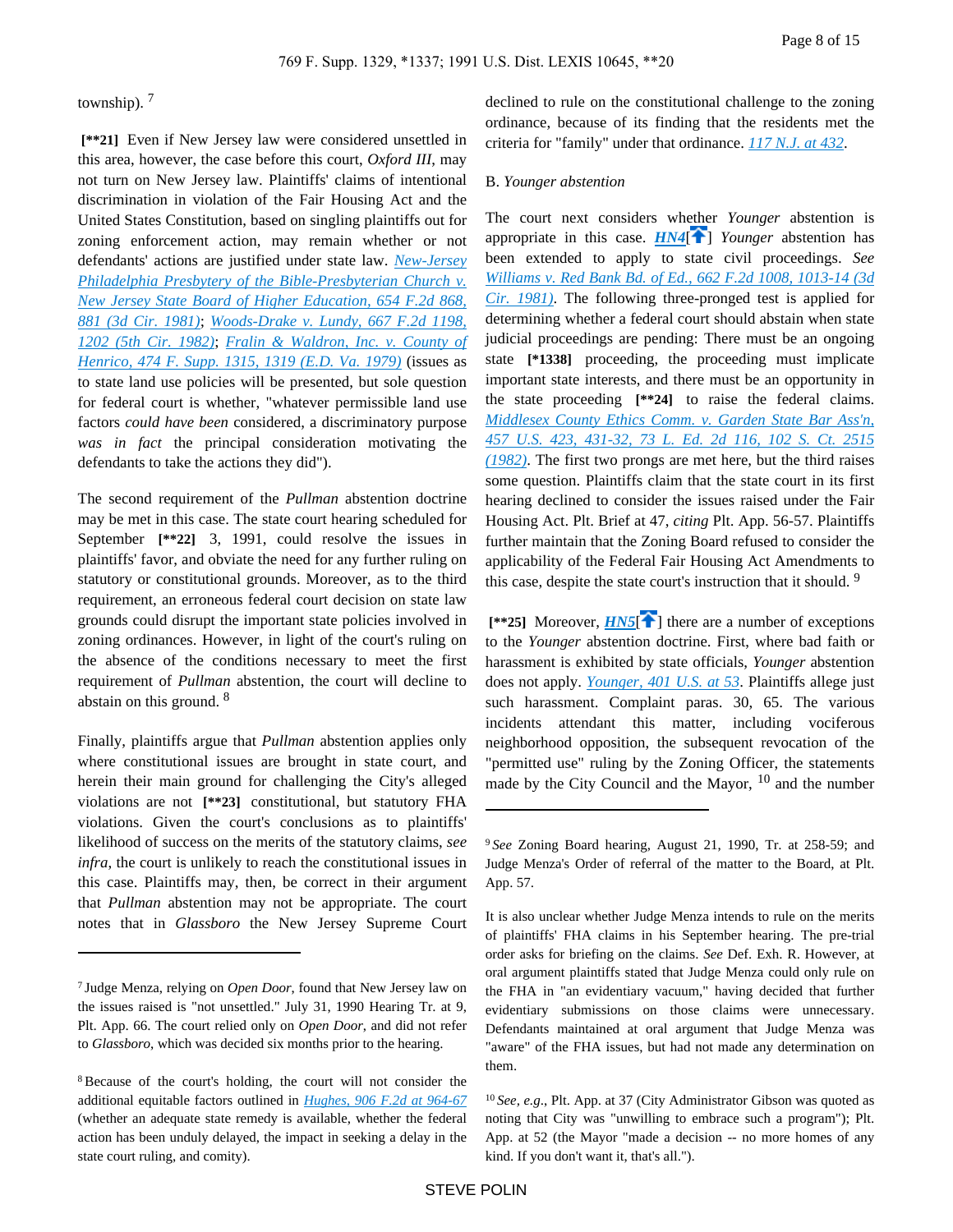of housing code inspectors that have been sent to the premises of OH-E, suggest that such harassment may ultimately be found.

Second, the parties in the state court proceedings are not the same as those in the instant action. *See [Sullivan v. Pittsburgh,](https://advance.lexis.com/api/document?collection=cases&id=urn:contentItem:3S4X-CT90-001B-K20M-00000-00&context=)  [811 F.2d 171, 177 \(3d Cir. 1987\)](https://advance.lexis.com/api/document?collection=cases&id=urn:contentItem:3S4X-CT90-001B-K20M-00000-00&context=)*, **[\*\*26]** *cert. den*., *484 U.S. 849, 98 L. Ed. 2d 104, 108 S. Ct. 148 (1987)*, *citing [Doran v.](https://advance.lexis.com/api/document?collection=cases&id=urn:contentItem:3S4X-BDV0-003B-S1TH-00000-00&context=)  [Salem Inn, Inc., 422 U.S. 922, 45 L. Ed. 2d 648, 95 S. Ct.](https://advance.lexis.com/api/document?collection=cases&id=urn:contentItem:3S4X-BDV0-003B-S1TH-00000-00&context=)  [2561 \(1975\)](https://advance.lexis.com/api/document?collection=cases&id=urn:contentItem:3S4X-BDV0-003B-S1TH-00000-00&context=)*. OH-E and the individual resident-plaintiffs are not involved in the state court action, and OHI cannot fully represent their interests. OHI, as plaintiff in the state proceeding, cannot obtain damages for the resident-plaintiffs. In addition, the Third Circuit has rejected the argument that because parties to the federal court action could have intervened in the state court proceeding, the federal court should abstain. *[Sullivan, 811 F.2d at 178 n. 7](https://advance.lexis.com/api/document?collection=cases&id=urn:contentItem:3S4X-CT90-001B-K20M-00000-00&context=)*. Moreover, should OHI decide to end the litigation, the residents will have no recourse through the state proceeding.

Nor are the parties herein and in the state proceeding closely enough related "in terms of ownership, control, and management," *[Doran, 422 U.S. at 929](https://advance.lexis.com/api/document?collection=cases&id=urn:contentItem:3S4X-BDV0-003B-S1TH-00000-00&context=)*, so as to be given unitary treatment under *[Hicks v. Miranda, 422 U.S. 332, 348-](https://advance.lexis.com/api/document?collection=cases&id=urn:contentItem:3S4X-BGN0-003B-S1WT-00000-00&context=) [49, 45 L. Ed. 2d 223, 95 S. Ct. 2281 \(1975\)](https://advance.lexis.com/api/document?collection=cases&id=urn:contentItem:3S4X-BGN0-003B-S1WT-00000-00&context=)*. OH-E is financially independent from OHI. While OH-E must operate in accordance with the "concept, system of operations and traditions of *Oxford House*," Plt. App. 59, and financial reports of OH-E must **[\*\*27]** be sent to OHI headquarters, Plt. App. 90, the relationship appears to be one of consultation, and perhaps distant supervision, rather than one of control and management. <sup>11</sup>

This case is analogous to *[Sullivan, 811 F.2d at 177-78](https://advance.lexis.com/api/document?collection=cases&id=urn:contentItem:3S4X-CT90-001B-K20M-00000-00&context=)*. In that case, the Third Circuit upheld the district court's grant of an injunction enjoining the City of Pittsburgh from closing an alcoholic treatment center, and requiring it to issue conditional **[\*1339]** use permits to the facility. The Court rejected the argument that the district court should have abstained under *Younger*, in part on the basis of the distinct identities between the parties in the state administrative  **[\*\*28]** proceeding and in the federal action. The Court concluded that "class action-plaintiffs appellees have no proprietary interest in ARC [the treatment facility], and ARC does not employee appellees." *[Id. at 178](https://advance.lexis.com/api/document?collection=cases&id=urn:contentItem:3S4X-CT90-001B-K20M-00000-00&context=)* (citations omitted).

Third, a *Younger* exception is met in this case due to the specter of irreparable injury that could befall the plaintiffs if this court fails to exercise jurisdiction. *See [Sullivan, 811 F.2d](https://advance.lexis.com/api/document?collection=cases&id=urn:contentItem:3S4X-CT90-001B-K20M-00000-00&context=)  [at 179](https://advance.lexis.com/api/document?collection=cases&id=urn:contentItem:3S4X-CT90-001B-K20M-00000-00&context=)*, *citing [Kugler v. Helfant, 421 U.S. 117, 124-25, 44 L.](https://advance.lexis.com/api/document?collection=cases&id=urn:contentItem:3S4X-BSK0-003B-S2SY-00000-00&context=)  [Ed. 2d 15, 95 S. Ct. 1524 \(1975\)](https://advance.lexis.com/api/document?collection=cases&id=urn:contentItem:3S4X-BSK0-003B-S2SY-00000-00&context=)*; *[Mitchum v. Foster, 407 U.S.](https://advance.lexis.com/api/document?collection=cases&id=urn:contentItem:3S4X-D6J0-003B-S2JM-00000-00&context=)  [225, 242, 32 L. Ed. 2d 705, 92 S. Ct. 2151 \(1972\)](https://advance.lexis.com/api/document?collection=cases&id=urn:contentItem:3S4X-D6J0-003B-S2JM-00000-00&context=)* ("federal injunctive relief against a state court proceeding can in some circumstances be essential to prevent great, immediate, and irreparable loss of a person's constitutional rights").

Plaintiffs have submitted affidavits establishing the financially precarious situation of OH-E at this time. Affidavits of Valentine, Plt. App. 110-112, and Tierney, Plt. App. 117. The plaintiff-residents cannot afford to continue rent and utility payments with only six individuals in the house. The plaintiffs are currently almost \$ 4,000, or two and one half months, behind in their rent. Weiner Aff. **[\*\*29]**  para. 14, Plt. App. 5. Moreover, they allege that their therapy suffers by the limited number of residents. *See* Molloy Aff. para. 29, Plt. App. 19; Valentine Aff. para. 15, Plt. App. 112. Plaintiff Weiner, the owner of the premises, has stated that she cannot maintain the house in its current financial state, and will have to evict the plaintiff-residents if this court denies the relief requested. Weiner Supplemental Certification para. 7 (July 25, 1991).

While these arguments were raised and rejected before Judge Menza and the appellate New Jersey courts, the situation seems to have progressively deteriorated since the time of those appeals. Moreover, this court must take the allegations in the certifications and affidavits that plaintiffs have presented as true; if true, it appears that plaintiff-residents' eviction is imminent, and that such eviction is very likely to cause them irreparable injury.

Defendants argue that the state court restraints simply maintained the status quo in the matter. However, if the plaintiff-residents are evicted from OH-E as a result of the restraints, the status quo will not have been preserved.  $^{12}$ Defendants further argue that plaintiffs' delay **[\*\*30]** of seven months from the denial of their appeal to the New Jersey Supreme Court for relief from the temporary restraints imposed, points to a lack of impending irreparable injury. *[Le](https://advance.lexis.com/api/document?collection=cases&id=urn:contentItem:3S4N-B3B0-0054-73TD-00000-00&context=)* 

<sup>11</sup>Defendants argue that OH-E, an "unincorporated association," is a facade for the plaintiff-residents. However, that is an argument for giving OH-E and its residents unitary treatment, not for considering OHI and OH-E as unitary. The identity and interests of OH-E may in fact be distinct from those of its residents, but the court need not address that issue here.

<sup>&</sup>lt;sup>12</sup> Defendants claim that the state court's continuance of its earlierimposed restraints was made pursuant to *[N.J.S.A. 40:55D-75](https://advance.lexis.com/api/document?collection=statutes-legislation&id=urn:contentItem:5F0Y-C771-6F13-044N-00000-00&context=)*, which provides for the preservation of the status quo pending an appeal to the Board of Adjustment. Rather, that statute provides for a "stay of all proceedings," pursuant to an appeal to the Board of Adjustment. Moreover, even if a "stay" were understood to encompass the type of temporary restraints involved in this matter, the statute provides an exception where a stay would cause "imminent peril to life or property." *Id*.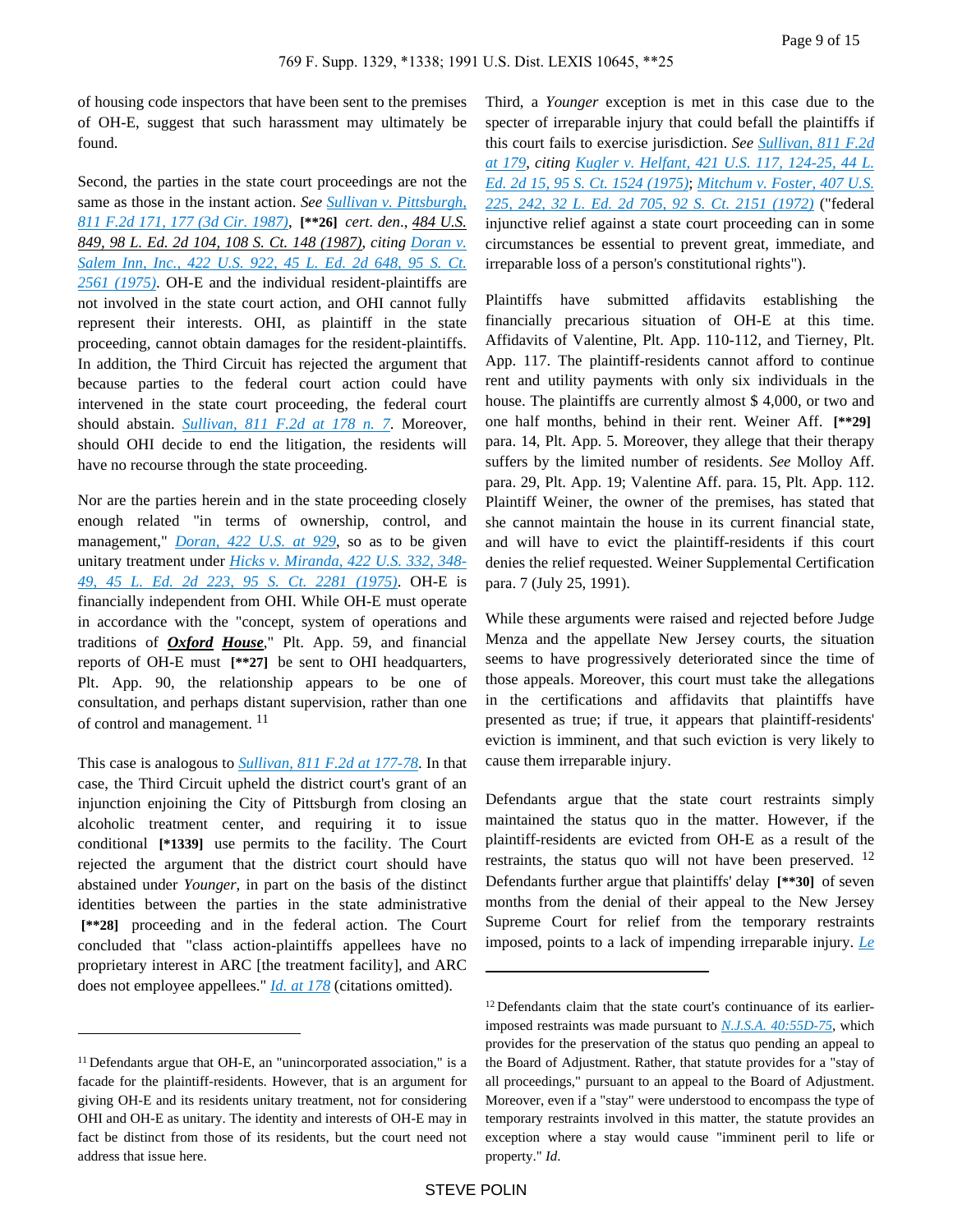*[Sportsac, Inc. v. Dockside Research, Inc., 478 F. Supp. 602,](https://advance.lexis.com/api/document?collection=cases&id=urn:contentItem:3S4N-B3B0-0054-73TD-00000-00&context=)  [609 \(S.D.N.Y. 1979\)](https://advance.lexis.com/api/document?collection=cases&id=urn:contentItem:3S4N-B3B0-0054-73TD-00000-00&context=)* (delay calls into question the imminence of the irreparable injury claimed). The court rejects this argument on the facts of this case. The court could draw the inference from plaintiffs' two appeals to Judge Menza, and then to the appellate division and the New Jersey Supreme Court, that its situation was urgent in 1990. Plaintiffs' financial situation appears to have further deteriorated over the course of this year, due to the continued restriction on the number of residents in the house.

 **[\*\*31]** In addition to losing their residence, which may in itself be an irreparable injury, *see [Sampson v. Murray, 415](https://advance.lexis.com/api/document?collection=cases&id=urn:contentItem:3S4X-CFC0-003B-S4D1-00000-00&context=)  [U.S. 61, 101, 39 L. Ed. 2d 166, 94 S. Ct. 937 \(1974\)](https://advance.lexis.com/api/document?collection=cases&id=urn:contentItem:3S4X-CFC0-003B-S4D1-00000-00&context=)* (Marshall, J., dissenting); *cf. [Lancor v. Lebanon Housing](https://advance.lexis.com/api/document?collection=cases&id=urn:contentItem:3S4X-HPH0-0039-P1TV-00000-00&context=)  [Authority, 760 F.2d 361, 363 \(1st Cir. 1985\)](https://advance.lexis.com/api/document?collection=cases&id=urn:contentItem:3S4X-HPH0-0039-P1TV-00000-00&context=)*, plaintiffs would also lose the benefit of their therapeutic and **[\*1340]**  supportive living environment, and may relapse. Regan Aff., para. 18, Plt. App. 27.

This situation is similar to that in *Sullivan*, where recovering alcoholics were in danger of losing their treatment facility. There the court held that "indeed, it is difficult to conceive of many facts which would more compellingly argue for appellants' relief." *[811 F.2d at 180](https://advance.lexis.com/api/document?collection=cases&id=urn:contentItem:3S4X-CT90-001B-K20M-00000-00&context=)*. Defendants would have the court distinguish this case from *Sullivan*, arguing that in that case the facility threatened with closure was an alcoholic treatment center, and not a unit functioning as a family, as is alleged by plaintiffs to be the case with OH-E. Def. Brief at 27. The court rejects defendants' proposed distinction. For a non-handicapped individual, the disintegration of a family unit is traumatic; for recovering alcoholics and drug addicts, it may be devastating.

#### **[\*\*32]** C. *Burford abstention*

<span id="page-9-0"></span>Finally, the court will consider whether the doctrine of *Burford* abstention applies. *[HN6](https://advance.lexis.com/api/document?collection=cases&id=urn:contentItem:3S4N-BV70-001T-7071-00000-00&context=&link=clscc6)*[ $\uparrow$ ] *Burford* abstention is warranted where the "exercise of federal review of the question in a case and in similar cases would be disruptive of state efforts to establish a coherent policy with respect to a matter of substantial public concern." *[Colorado River, 424](https://advance.lexis.com/api/document?collection=cases&id=urn:contentItem:3S4X-9YH0-003B-S3H5-00000-00&context=)  [U.S. at 814](https://advance.lexis.com/api/document?collection=cases&id=urn:contentItem:3S4X-9YH0-003B-S3H5-00000-00&context=)*.

Pursuant to this court's prior ruling, that the state law in this area is not "unsettled," the court declines to hold that *Burford* abstention is required in the instant case. The New Jersey Supreme Court in *Glassboro* made it clear that it would accept zoning ordinances defined around the concept of a family as a single housekeeping unit. *[117 N.J. at 428](https://advance.lexis.com/api/document?collection=cases&id=urn:contentItem:3S3J-VSG0-003C-P1D3-00000-00&context=)*. The instant case involves the application of that law to the facts, pursuant to the state's "coherent policy," and the further issue of whether the application by the Zoning Officer and Board

<span id="page-9-1"></span>was violative of the Fair Housing Act.

Indeed,  $HNT$  abstention has been held particularly inappropriate in civil rights cases. *[Sullivan, 811 F.2d at 179](https://advance.lexis.com/api/document?collection=cases&id=urn:contentItem:3S4X-CT90-001B-K20M-00000-00&context=)*, *citing [Wooley v. Maynard, 430 U.S. 705, 51 L. Ed. 2d 752, 97](https://advance.lexis.com/api/document?collection=cases&id=urn:contentItem:3S4X-9GX0-003B-S2PT-00000-00&context=)  [S. Ct. 1428 \(1977\)](https://advance.lexis.com/api/document?collection=cases&id=urn:contentItem:3S4X-9GX0-003B-S2PT-00000-00&context=)*; **[\*\*33]** <sup>13</sup> *[United States v. Black Jack,](https://advance.lexis.com/api/document?collection=cases&id=urn:contentItem:3S4W-T870-0039-X0PD-00000-00&context=)  [Mo., 508 F.2d 1179, 1184 \(8th Cir. 1974\)](https://advance.lexis.com/api/document?collection=cases&id=urn:contentItem:3S4W-T870-0039-X0PD-00000-00&context=)*, *cert. den*., *422 U.S. 1042, 95 S. Ct. 2656, 45 L. Ed. 2d 694 (1975)*; *[United States](https://advance.lexis.com/api/document?collection=cases&id=urn:contentItem:3S4N-D7W0-001T-714H-00000-00&context=)  [of America v. Commonwealth of Puerto Rico, 764 F. Supp.](https://advance.lexis.com/api/document?collection=cases&id=urn:contentItem:3S4N-D7W0-001T-714H-00000-00&context=)  [220 \(D.P.R. 1991\)](https://advance.lexis.com/api/document?collection=cases&id=urn:contentItem:3S4N-D7W0-001T-714H-00000-00&context=)*, (Plt. App. 164, at 177), *citing Association of Relatives & Friends of AIDS Patients ["AFAPS"] v. [Regulations & Permits Admin., 740 F. Supp. 95, 102 \(D.P.R.](https://advance.lexis.com/api/document?collection=cases&id=urn:contentItem:3S4N-8G10-0054-448X-00000-00&context=)  [1990\)](https://advance.lexis.com/api/document?collection=cases&id=urn:contentItem:3S4N-8G10-0054-448X-00000-00&context=)*; *[Fralin, 474 F. Supp. at 1319](https://advance.lexis.com/api/document?collection=cases&id=urn:contentItem:3S4N-B0J0-0054-73R0-00000-00&context=)* (refusing to apply *Burford* abstention in a civil rights suit challenging zoning action). The *Burford* case itself was a diversity action, which did not involve any major federal involvement. *[319 U.S. at](https://advance.lexis.com/api/document?collection=cases&id=urn:contentItem:3S4X-4GF0-003B-72NM-00000-00&context=)  [317-19](https://advance.lexis.com/api/document?collection=cases&id=urn:contentItem:3S4X-4GF0-003B-72NM-00000-00&context=)*. Finally, the court notes that § 3615 of the FHA provides that "any law of a State, a political subdivision, or other such jurisdiction that purports to require or permit any action that would be a discriminatory housing practice under this subchapter shall be to that extent invalid."

### <span id="page-9-2"></span> **[\*\*34]** D. *Judicial Economy*

Aside from these abstention doctrines, **[HN8](https://advance.lexis.com/api/document?collection=cases&id=urn:contentItem:3S4N-BV70-001T-7071-00000-00&context=&link=clscc8)[1]** Colorado *River* dictates that abstention may also be appropriate in the interests of conserving judicial resources and avoiding duplicative litigation. *[424 U.S. at 817-820](https://advance.lexis.com/api/document?collection=cases&id=urn:contentItem:3S4X-9YH0-003B-S3H5-00000-00&context=)*.

Indeed, the continuing state court proceedings were filed before the instant one, and have progressed considerably. However, the interests of judicial economy are outweighed in a case such as this, which involves allegations of violations of civil and constitutional rights. Furthermore, the court's limited action herein, *see infra*, merely preserves plaintiffs' cause of action pending the state court hearing, while sparing plaintiffs irreparable harm.

### **[\*1341]** II. Motion for Preliminary Injunction

Having declined to abstain in this matter, the court turns to a determination of plaintiffs' motion for a preliminary injunction, in which plaintiffs ask this court to stay or vacate the state court's imposition of temporary restraints and enjoin defendants from interfering with plaintiffs' continued

<sup>13</sup>Defendants argue that *Sullivan* is inapposite, reasoning that in that case, relief was unavailable in state court because the statute of limitations had expired. Def. Brief at 25 \*\*. However, the Court in *Sullivan* cited *Wooley* for the broader proposition for which *Sullivan* is cited here. The Court held that federal equitable relief is justified upon a showing that "'an injunction is necessary in order to afford adequate protection of constitutional rights.'"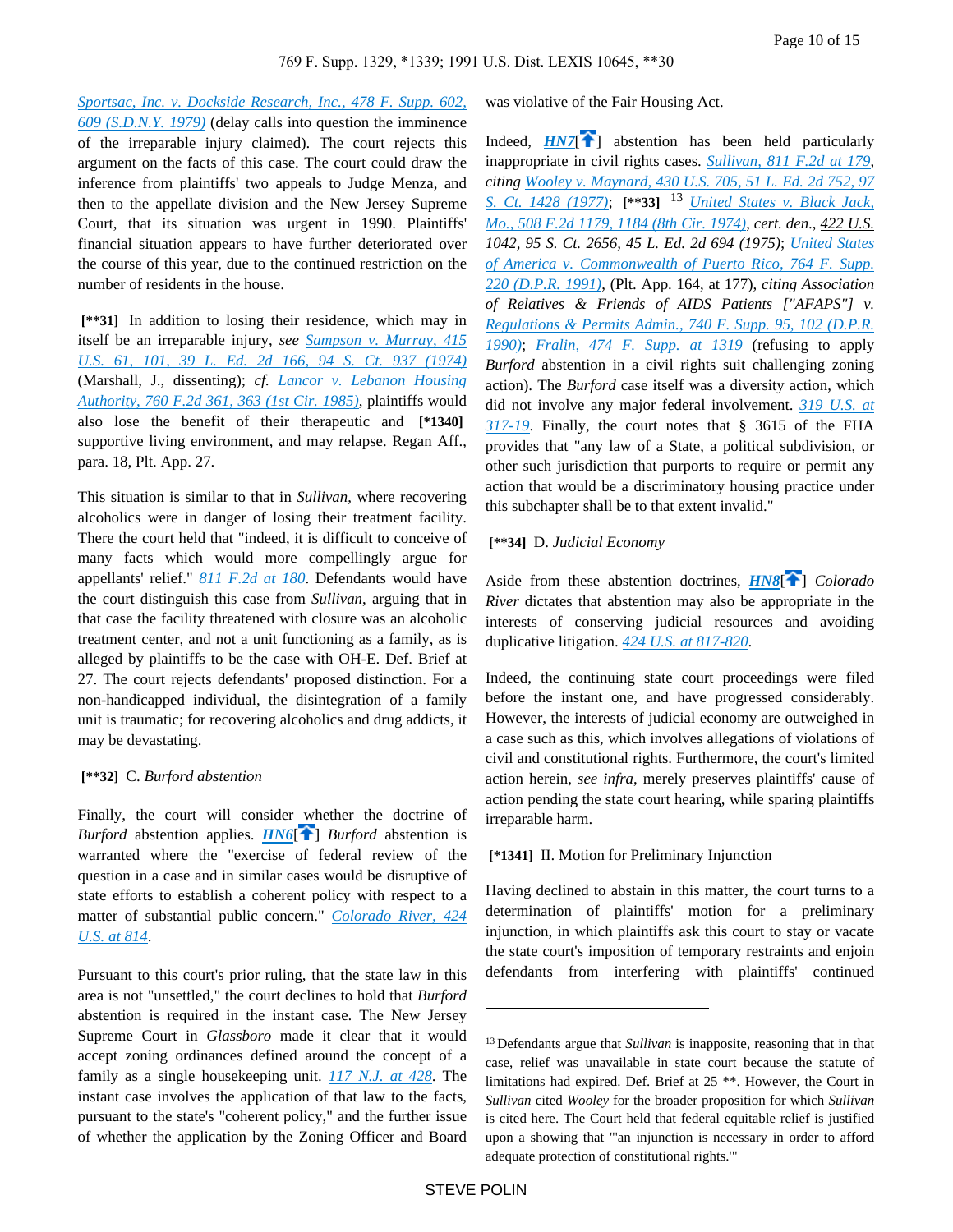occupancy and use of OH-E.

#### A. *Anti-Injunction Act*

The first issue to consider is whether the Anti-Injunction Act, *[28 U.S.C. § 2283](https://advance.lexis.com/api/document?collection=statutes-legislation&id=urn:contentItem:4YF7-GW11-NRF4-41P1-00000-00&context=)*, **[\*\*35]** bars the relief sought. *[HN9](https://advance.lexis.com/api/document?collection=cases&id=urn:contentItem:3S4N-BV70-001T-7071-00000-00&context=&link=clscc9)*[ [\]](#page-1-1) The statute provides that a federal court "may not grant an injunction to stay proceedings in a State court except as expressly authorized by Act of Congress, or where necessary in aid of its jurisdiction, or to protect or effectuate its judgments." *Id*. Defendants argue that this Act operates as a bar to the granting of the relief requested by plaintiffs herein.

However, the requested relief in this preliminary injunction motion does not amount to a "stay" of the state court proceeding. The Third Circuit in *[U.S. Steel Corp. Plan for](https://advance.lexis.com/api/document?collection=cases&id=urn:contentItem:3S4X-98R0-003B-50G4-00000-00&context=)  [Employee Insurance Benefits v. Musisko, 885 F.2d 1170 \(3d](https://advance.lexis.com/api/document?collection=cases&id=urn:contentItem:3S4X-98R0-003B-50G4-00000-00&context=)  [Cir. 1989\)](https://advance.lexis.com/api/document?collection=cases&id=urn:contentItem:3S4X-98R0-003B-50G4-00000-00&context=)*, *cert. den*., *493 U.S. 1074, 110 S. Ct. 1121, 107 L. Ed. 2d 1028 (1990)*, held that a district court's order constituted an inappropriate stay of a state court's proceeding where the district court restrained a state court from ruling on a dispute over employee benefits "under any law other than ERISA." *Id. at 1173*. Plaintiffs argue that no such "intrusive action" is requested here. Reply Brief at 2. While this court's granting of the preliminary relief sought by plaintiffs would "interfere" with the state court's imposition of temporary restraints, **[\*\*36]** it would not affect the proceedings or final decision of that court. *See [New-Jersey Philadelphia](https://advance.lexis.com/api/document?collection=cases&id=urn:contentItem:3S4X-3B80-0039-W4CN-00000-00&context=)  [Presbytery, 654 F.2d at 879](https://advance.lexis.com/api/document?collection=cases&id=urn:contentItem:3S4X-3B80-0039-W4CN-00000-00&context=)* (injunction restraining defendant from availing itself of portion of preliminary relief the state court had granted did not interfere with the state court proceedings; declining to apply *Younger*).

Moreover, the court concludes that this matter falls within the "expressly authorized by Congress" exception under the Act. *See [Mitchum, 407 U.S. 225, 32 L. Ed. 2d 705, 92 S. Ct. 2151](https://advance.lexis.com/api/document?collection=cases&id=urn:contentItem:3S4X-D6J0-003B-S2JM-00000-00&context=)*. The court relies on the discussion by the court in *[Casa Marie,](https://advance.lexis.com/api/document?collection=cases&id=urn:contentItem:3S4N-73H0-0054-440V-00000-00&context=)  [Inc. v. Superior Court of Puerto Rico for Dist. of Arecibo, 752](https://advance.lexis.com/api/document?collection=cases&id=urn:contentItem:3S4N-73H0-0054-440V-00000-00&context=)  [F. Supp. 1152, 1169 \(D.P.R. 1990\)](https://advance.lexis.com/api/document?collection=cases&id=urn:contentItem:3S4N-73H0-0054-440V-00000-00&context=)*. <sup>14</sup> Defendants argue that the text of the FHA does not indicate that Congress intended to authorize federal courts to grant injunctions against state courts. Defendants also note that the FHA provides for

concurrent jurisdiction between state and federal courts. §  $3613(a)(1)(A)$ . However, the legislative history, as analyzed by the court in *Casa Marie*, shows that Congress intended to enact a broad federal remedy to housing discrimination.

### <span id="page-10-1"></span><span id="page-10-0"></span> **[\*\*37]** B. *Preliminary Injunction Factors*

 $HN10$ <sup> $\uparrow$ </sup>] To grant a preliminary injunction, the court must find that four factors are satisfied: Plaintiff has a likelihood of success on the merits of her claim; plaintiff is subject to irreparable harm *pendent lite*, if the temporary restraints do not issue; defendant will not suffer substantial harm from the grant of an injunction; and the public interest requires the relief to be granted. *[Sullivan, 811 F.2d at 181](https://advance.lexis.com/api/document?collection=cases&id=urn:contentItem:3S4X-CT90-001B-K20M-00000-00&context=)*. The court considers each of these factors in turn.

### i. Likelihood of Success

Plaintiffs have brought claims under §§ 804 and 818 of the federal Fair Housing Act, as amended in 1988. *42 U.S.C. §§ 3604(f)(1)* and *3617 (Supp. 1989)*. *[HN11](https://advance.lexis.com/api/document?collection=cases&id=urn:contentItem:3S4N-BV70-001T-7071-00000-00&context=&link=clscc11)*[ [\]](#page-2-0) *Section 3604(f)(1)* provides that it is unlawful to **[\*1342]** discriminate in the sale or rental, or to otherwise make unavailable or deny, a dwelling to any buyer or renter because of a handicap of --

<span id="page-10-2"></span>(A) that buyer or renter;

- (B) a person residing in or intending to reside in that
- dwelling after it is so sold, or made available; or
- (C) any person associated with that buyer or renter.

That provision also makes it unlawful discrimination, for the purposes of the subsection, to "refuse to make reasonable  **[\*\*38]** accommodations in rules, policies, practices, or services, when such accommodation must be necessary to afford such person equal opportunity to use and enjoy a dwelling." *§ 3604(f)(3)(B)*. *Section 3617* provides that it

<span id="page-10-3"></span> $HNI2$ <sup>[\[](#page-2-1) $\uparrow$ </sup>] shall be unlawful to coerce, intimidate, threaten, or interfere with any person in the exercise or enjoyment of, or on account of his having exercised or enjoyed, or on account of his having aided or encourage any other person in the exercise or enjoyment of, any right guaranteed or protected by *section . . . 3604* . . . .

<span id="page-10-4"></span> $HNI3$ <sup>[\[](#page-2-2)1]</sup> In order to prove its claim of a violation of the Fair Housing Act, plaintiffs have to show, first, that the plaintiffresidents are "handicapped" within the meaning of the Act, and therefore fall within its protection. The Act defines "handicap" as (1) a physical or mental impairment which substantially limits one or more of a person's major life activities; (2) a record of having such an impairment; or (3) being regarded as having such an impairment. *42 U.S.C. § 3602(h)*. The statute goes on to note that "such term does not include current, illegal use of or addiction to a controlled substance . . . ." *Id*. The legislative history of the Act's **[\*\*39]** 

<sup>14</sup>The *Mitchum* Court set forth the following guidelines for determining whether the "expressly authorized" exception applies: No "prescribed formula" is required -- a statute need not expressly refer to *[§ 2283](https://advance.lexis.com/api/document?collection=statutes-legislation&id=urn:contentItem:4YF7-GW11-NRF4-41P1-00000-00&context=)*, nor must a federal law expressly authorize an injunction of a state court proceeding. Rather, an "Act of Congress must have created a specific and uniquely federal right or remedy, enforceable in a federal court of equity, that could be frustrated if the federal court were not empowered to enjoin a state court proceeding." *[Mitchum, 407 U.S. at 237](https://advance.lexis.com/api/document?collection=cases&id=urn:contentItem:3S4X-D6J0-003B-S2JM-00000-00&context=)*. As the court in *Casa Marie* found, these requirements are met by the FHA.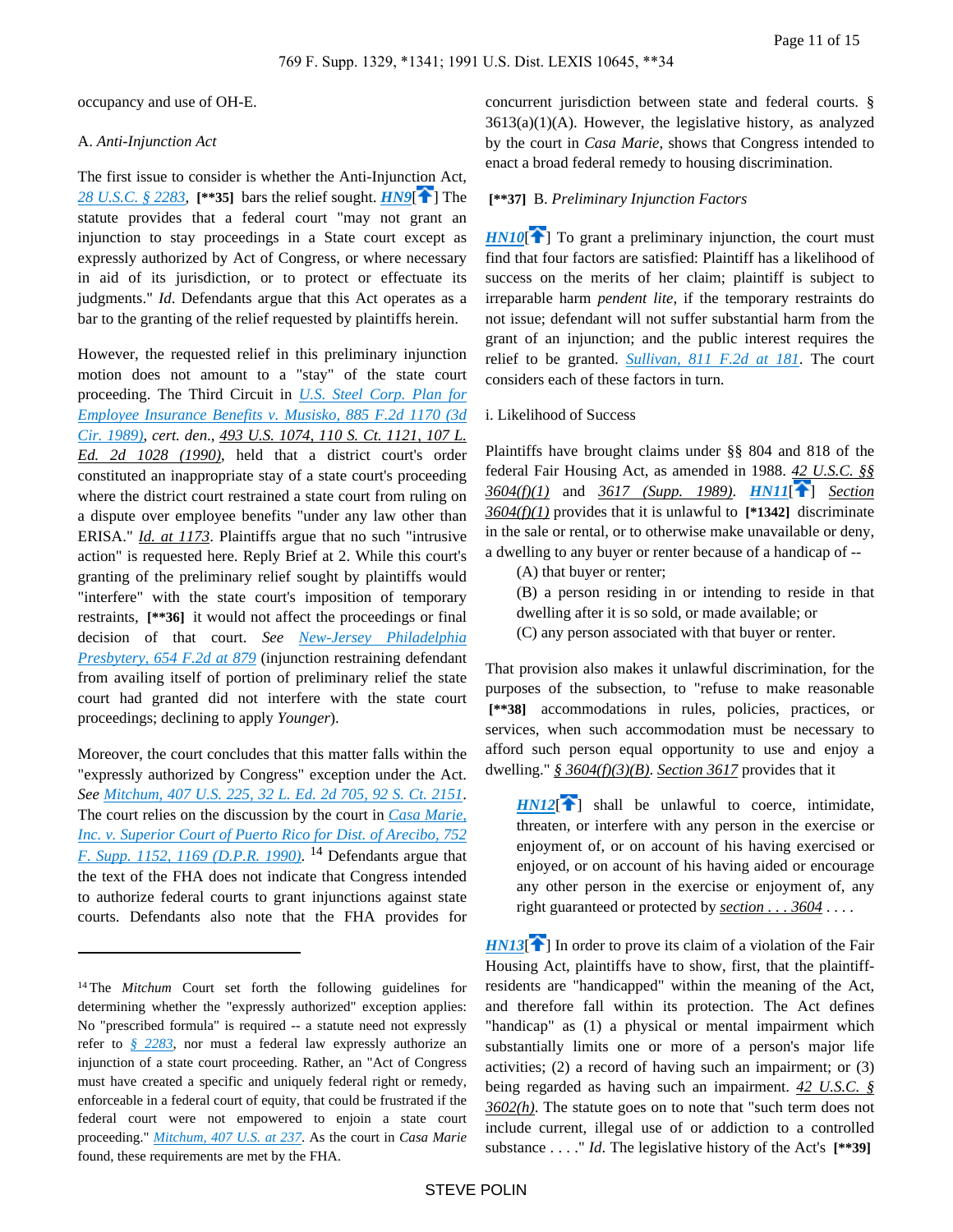Amendments indicates that recovering alcoholics and addicts were meant to be included in the definition. H.R. Rep. 711, 100th Cong., 2d Sess. 22 (1988); *see also [24 C.F.R. §](https://advance.lexis.com/api/document?collection=administrative-codes&id=urn:contentItem:5MD7-1KX0-008G-Y3M4-00000-00&context=)  [100.201\(a\)\(2\) \(1989\)](https://advance.lexis.com/api/document?collection=administrative-codes&id=urn:contentItem:5MD7-1KX0-008G-Y3M4-00000-00&context=)*; *[Sullivan, 811 F.2d at 182](https://advance.lexis.com/api/document?collection=cases&id=urn:contentItem:3S4X-CT90-001B-K20M-00000-00&context=)* (alcoholics are handicapped within the meaning of § 504 of the Rehabilitation Act).

Defendants argue that plaintiff-residents cannot be considered "handicapped" within the meaning of the Act, and that they fall outside of the protection of the Act, because they may be current users of illegal drugs, *42 U.S.C. § 3602(h)*, have a prior criminal conviction for the distribution or sale of drugs, § 3607(b)(4), or constitute a direct threat to the health or safety of the neighborhood or property of others, *§ 3604(f)(9)*. Defendants argue that there are questions of fact as to these issues.

While the court does not dispute defendants' argument that whether plaintiffs fall into one of these three categories may present a question of fact for trial, defendants have given no indication that the plaintiff-residents do in fact fall into any of these categories. Defendants note that 13 of the 20 persons admitted to OH-E as of April, 1991, have left. Of those  **[\*\*40]** 13, 9 have left due to a relapse. Def. Exh. Q. Plaintiffs argue that the number of relapses at OH-E is the highest of any *Oxford House* in New Jersey, and postulate that the high number is due to the stress that the pending litigation and the neighborhood opposition place on the residents. Plaintiffs' Reply Brief, at 12-13 n.4; *see also* Tierney Aff. para. 8, Plt. App. 117. In any event, defendants' citations to these figures do not establish that the residents are "current users of illegal drugs." The House rules mandate that no resident can use drugs and remain in the House. <sup>15</sup>

With regard to the second exception, **[\*\*41]** defendants argue that given who the residents are, a conviction of the type included in § 3607 (b)(4) "would not be unlikely." Def. Brief in Opp. at 16. The court finds such speculation insufficient to establish that plaintiff-residents are not "handicapped," <sup>16</sup>  **[\*1343]** or even to create a sufficient question of fact so as to bar the court's award of the requested relief. *See [Fed. R. Civ.](https://advance.lexis.com/api/document?collection=statutes-legislation&id=urn:contentItem:5GYC-22N1-6N19-F032-00000-00&context=)  [P. 52\(a\)](https://advance.lexis.com/api/document?collection=statutes-legislation&id=urn:contentItem:5GYC-22N1-6N19-F032-00000-00&context=)*; *[Charles Simkin & Sons, Inc. v. Massiah, 289 F.2d](https://advance.lexis.com/api/document?collection=cases&id=urn:contentItem:3S4X-4R50-0039-Y53J-00000-00&context=)  [26, 29 \(3d Cir. 1961\)](https://advance.lexis.com/api/document?collection=cases&id=urn:contentItem:3S4X-4R50-0039-Y53J-00000-00&context=)* (issue of fact precludes an interlocutory injunction).

With regard to the third category, wherein individuals who pose a threat to health, safety, or property are not to be considered "handicapped" under the Act, defendants have pointed to no evidence that the category applies to plaintiffresidents, but only can point to the speculative conclusions of the neighbors. "Generalized assumption, subjective fears, and speculation are insufficient to prove the requisite direct  **[\*\*42]** threat to others." H.R. Rep. No. 711, at 29. Defendants have provided affidavits of neighbors of OH-E that assert that incidents of vandalism have increased in the neighborhood since the residents of OH-E have moved in, *see* Mahdi Certif., Negley Certif., and Monroe Certif., but they have offered nothing to substantiate these assertions, nor any evidence tending to link the plaintiff-residents with these alleged incidents. <sup>17</sup>

Next, to prove a FHA violation, plaintiff must show either intentional discrimination or a discriminatory impact. The evidence that has been brought to light at this preliminary stage **[\*\*43]** of the litigation points to plaintiffs' likelihood of success on this point as well.

As to intentional discrimination, the minutes of the City Council meeting show that the fact that the intended occupants of OH-E were recovering addicts was a motivating factor in their decision. Plt. App. 35-46. <sup>18</sup> *See [Woods-Drake,](https://advance.lexis.com/api/document?collection=cases&id=urn:contentItem:3S4X-3WP0-003B-G1K8-00000-00&context=)  [667 F.2d at 1202](https://advance.lexis.com/api/document?collection=cases&id=urn:contentItem:3S4X-3WP0-003B-G1K8-00000-00&context=)* and *[Casa Marie, 752 F. Supp. at 1168](https://advance.lexis.com/api/document?collection=cases&id=urn:contentItem:3S4N-73H0-0054-440V-00000-00&context=)* (under Fair Housing Act plaintiff must show that discrimination was in some part the basis for the action, but does not need to show discrimination was sole motivating factor). The Mayor's comments indicate concurrence with this, the popular view in the neighborhood and on the City Council. Plt. App. 52. While the City's legitimate interest in maintaining zoning for single-family homes and enforcing its zoning ordinances is not in question, defendants' citation to these interests as the sole underlying motive of the City in the instant case is questionable. Given the sequence of events in this case, the declared motives suggest the possible operation

<sup>&</sup>lt;sup>15</sup> Defendants argue that plaintiffs have not established that plaintiffresidents do not fall into one of these three exceptions to the characterization of individuals as handicapped under the Act. However, defendants have cited no authority for the proposition that it is plaintiffs' burden to establish that the residents do not fall into any of these three, or indeed any of the exceptions under the Act.

<sup>&</sup>lt;sup>16</sup> Indeed, the statement may be evidence of discriminatory intent.

<sup>&</sup>lt;sup>17</sup> Defendants also argue that plaintiffs themselves have stated that one of the residents stole a significant sum of money from the house. Plt. App. 117. While this incident may be attributable to one of the former residents of OH-E, the current resident-plaintiffs cannot be said to fall into the category of exceptions under the FHA definition of handicapped because of the actions of another, former resident.

<sup>&</sup>lt;sup>18</sup> For example, one of the residents stated that the "facility would have a deleterious effect on [the] neighborhood," Plt. App. at 45; Counsel Williamson reported on a conversation he had with City Administrator Gibson in which Mr. Gibson stated that he understood that the Council was "unwilling to embrace such a program in the City." Plt. App. at 37.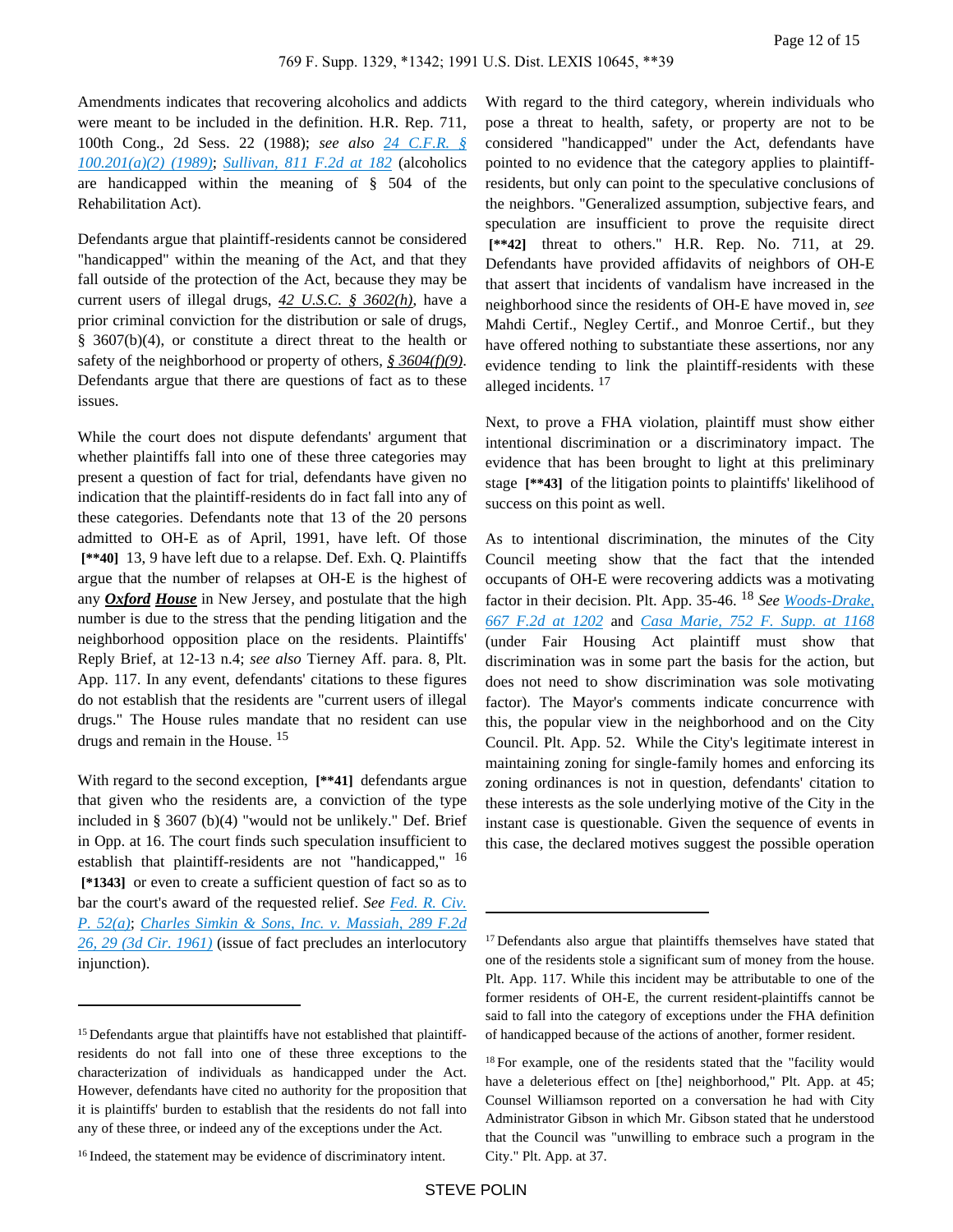of a pretext for discrimination. 19 Most notably, Zoning Officer Pringley first announced that OH-E represented a permitted use **[\*\*44]** under the applicable zoning ordinance, and then reversed her determination after the City Council meeting of May, 1991, at which much neighborhood and City Council opposition was expressed.

The City's actions also have a discriminatory impact on the plaintiff-residents. Under the "disparate impact" test, the court  **[\*\*45]** must examine the strength of plaintiff's showing of discriminatory effect; whether there is some evidence of discriminatory intent; defendant's professed interest in taking the action complained of; and whether the plaintiff seeks to compel the defendant to affirmatively provide housing for members of a protected class or merely seeks to restrain the defendant from interfering **[\*1344]** with individual property owners wishing to provide such housing. *AFAPS*, 740 F. Supp. at 103. The plaintiff could prove discriminatory impact by showing a greater adverse impact on a protected group than on others, or by perpetuating an existing pattern of segregation in the community. *[Metropolitan Housing Dev.](https://advance.lexis.com/api/document?collection=cases&id=urn:contentItem:3S4X-0J00-0039-M1XV-00000-00&context=)  [Corp. v. Arlington Heights, 558 F.2d 1283, 1290 \(7th Cir.](https://advance.lexis.com/api/document?collection=cases&id=urn:contentItem:3S4X-0J00-0039-M1XV-00000-00&context=)  [1977\)](https://advance.lexis.com/api/document?collection=cases&id=urn:contentItem:3S4X-0J00-0039-M1XV-00000-00&context=)*, *cert. den*., *434 U.S. 1025, 54 L. Ed. 2d 772, 98 S. Ct. 752 (1978)*. *See also [Huntington Branch, NAACP v.](https://advance.lexis.com/api/document?collection=cases&id=urn:contentItem:3S4X-1KC0-001B-K1HF-00000-00&context=)  [Huntington, 844 F.2d 926, 934 \(2d Cir. 1988\)](https://advance.lexis.com/api/document?collection=cases&id=urn:contentItem:3S4X-1KC0-001B-K1HF-00000-00&context=)*.

Plaintiffs herein have shown a likelihood of success in proving each of these elements. Recovering alcoholics and drug addicts may never be perceived as "stable" and "permanent" by communities that object to their presence. Given the City's actions **[\*\*46]** and the rationale given for those actions, it is difficult to imagine how a recovering alcoholic or drug addict would be accepted, no matter what the precise living situation, in any neighborhood in the City of *Plainfield*. Moreover, if the exclusionary effect of the City's actions were upheld, and were duplicated state-wide, no *Oxford Houses* could exist in New Jersey. As the court in *Casa Marie* held, "the *effect* would be a broad scale exclusion of the . . . handicapped [group] as opposed to any other group of potential residents." *[752 F. Supp. at 1169](https://advance.lexis.com/api/document?collection=cases&id=urn:contentItem:3S4N-73H0-0054-440V-00000-00&context=)* (emphasis in original).

Defendants argue that the discriminatory impact, if any, is on the legitimate basis of permanence, and not on the basis of handicap. However, as indicated, the sequence of events in

the record of this case suggest that this stated interest may prove to be a pretext for the underlying discrimination. *See [Casa Marie, 752 F. Supp. at 1169](https://advance.lexis.com/api/document?collection=cases&id=urn:contentItem:3S4N-73H0-0054-440V-00000-00&context=)* (finding defendants' professed desire to stop the development of businesses in the community a pretext).  $20$  Defendants also argue that the municipality has a legitimate governmental interest in regulating land use, and no alternative **[\*\*47]** would serve this interest with less discriminatory effect. As indicated, the court does not wish to disturb this legitimate interest of defendants, but only to ensure that it is effected in a nondiscriminatory manner. Defendants' further argument that the City's actions do not operate to deny OH-E equal access "because there other locations in the City in which members would be permitted to establish a group home without infringing on any zoning ordinance," Def. Brief at 19, is without merit. Anti-discrimination laws are designed to prevent just such discriminatory segregation.

Thus, plaintiffs have shown a discriminatory effect, discriminatory intent, and the possibility of a pretext having been offered. Further, the instant case involves not a request to affirmatively compel defendants to provide housing for members of a protected class, but merely seeks to restrain defendants from interfering with the provision of such housing **[\*\*48]** by individual property owners. Finally, if the alleged violation is allowed to continue, handicapped recovering alcoholics and drug addicts will be effectively segregated from non-handicapped individuals in their housing environment. Accordingly, the court concludes that plaintiffs have a likelihood of success of showing a violation through both discriminatory intent and impact.

In addition, plaintiffs have a likelihood of success on the merits under *42 U.S.C. § 3617* of showing "interference" by defendants with the residents' right to live in the neighborhood of their choice, with Ms. Weiner's contractual relations, and with OHI's efforts to provide a therapeutic environment for the recovery of the residents.

Finally, the United States, as *amicus*, has convincingly argued that plaintiffs have a substantial likelihood of establishing that defendants have violated the mandate of the FHA to "make reasonable accommodations" to house the handicapped. The accommodation that would be provided through the relief sought herein would be reasonable. Accommodating OH-E would not cause undue financial burden to the City, and in the twelve months that OH-E has been occupied by plaintiffresidents **[\*\*49] [\*1345]** there have been no documented

<sup>&</sup>lt;sup>19</sup>Defendants' justifications for the zoning ordinance and its application could also be found "irrational" under the *Fourteenth Amendment*, as the reasons given for the denial of a special use permit for the operation of a group home for the mentally retarded were found to be in *[Cleburne v. Cleburne Living Center, 473 U.S.](https://advance.lexis.com/api/document?collection=cases&id=urn:contentItem:3S4X-9Y50-0039-N48B-00000-00&context=)  [432, 87 L. Ed. 2d 313, 105 S. Ct. 3249 \(1985\)](https://advance.lexis.com/api/document?collection=cases&id=urn:contentItem:3S4X-9Y50-0039-N48B-00000-00&context=)*.

<sup>20</sup>*See also supra* n. 6 ("permanence" may be inappropriate basis for zoning ordinance).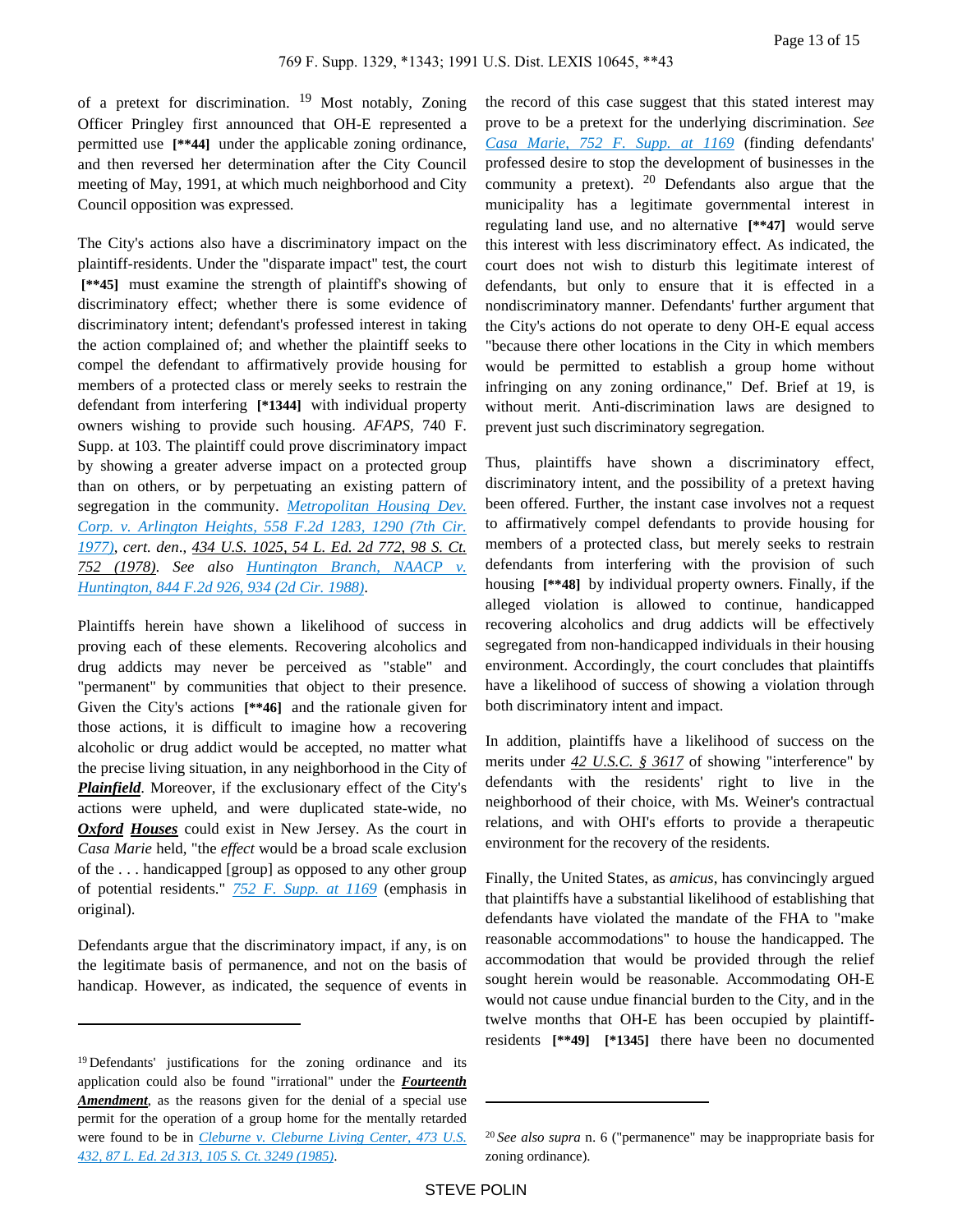# disturbances. <sup>21</sup>

Because of the court's conclusion as to plaintiffs' likelihood of success on the merits in proving an FHA violation, it will not discuss the likelihood of plaintiffs' success on its claims under the Rehabilitation Act of 1973, the Equal Protection and Due Process Clauses of the United States and New Jersey Constitutions, the New Jersey Municipal Land Use Law and the New Jersey Law Against Discrimination.

### ii. Irreparable Injury

Plaintiffs also have shown irreparable injury, and thereby have met the second requirement for the grant of a preliminary injunction. **[\*\*50]** As discussed above, the residents of the house do not have the financial resources to pay the monthly expenses of the house. Plaintiffs maintain that with the temporary restraints in place, the status quo is not preserved, but rather the plaintiff-residents will be forced to move out of OH-E. The court concluded, *supra*, that plaintiffs face irreparable injury from eviction, both due to loss of the house and loss of their supportive and stable living environment.

Plaintiffs argue that irreparable injury can be presumed from a finding of a violation of the FHA. Plaintiffs cite *[Gresham v.](https://advance.lexis.com/api/document?collection=cases&id=urn:contentItem:3S4W-X5G0-003B-G0DD-00000-00&context=)  [Windrush Partners, Ltd., 730 F.2d 1417, 1423-24 \(11th Cir.](https://advance.lexis.com/api/document?collection=cases&id=urn:contentItem:3S4W-X5G0-003B-G0DD-00000-00&context=)  [1984\)](https://advance.lexis.com/api/document?collection=cases&id=urn:contentItem:3S4W-X5G0-003B-G0DD-00000-00&context=)*, *cert. den*., *469 U.S. 882, 83 L. Ed. 2d 187, 105 S. Ct. 249 (1984)*. Defendants, citing *[Flynn v. United States, 786](https://advance.lexis.com/api/document?collection=cases&id=urn:contentItem:3S4X-8570-0039-P19C-00000-00&context=)  [F.2d 586, 591 \(3d Cir. 1986\)](https://advance.lexis.com/api/document?collection=cases&id=urn:contentItem:3S4X-8570-0039-P19C-00000-00&context=)*; *[Natural Resources Defense](https://advance.lexis.com/api/document?collection=cases&id=urn:contentItem:3S4X-4JN0-003B-527J-00000-00&context=)  [Council, Inc. v. Texaco Refining and Marketing, Inc., 906](https://advance.lexis.com/api/document?collection=cases&id=urn:contentItem:3S4X-4JN0-003B-527J-00000-00&context=)  [F.2d 934, 940 n. 6 \(3d Cir. 1990\)](https://advance.lexis.com/api/document?collection=cases&id=urn:contentItem:3S4X-4JN0-003B-527J-00000-00&context=)*, dispute this, in light of the discretionary nature of the authorization to federal courts to grant injunctions under the FHA. Because the court finds irreparable injury, it need not reach this issue.

### iii. Harm to Defendants

The third **[\*\*51]** factor to be considered by the court in ruling upon a motion for a preliminary injunction is whether defendants will suffer severe harm. The court concludes that defendants herein cannot claim that they will suffer severe harm from the lifting of the temporary restraints.

First, the injunctive relief sought would not require the expenditure of any resources by the City, but rather would save resources. The Third Circuit held in *[Sullivan, 811 F.2d](https://advance.lexis.com/api/document?collection=cases&id=urn:contentItem:3S4X-CT90-001B-K20M-00000-00&context=)  [at 183-84](https://advance.lexis.com/api/document?collection=cases&id=urn:contentItem:3S4X-CT90-001B-K20M-00000-00&context=)*, that closing a treatment facility posed a great harm not just to its handicapped residents, but also to the surrounding community. The Court noted the benefits of allowing the treatment facility to continue, in reducing the burden posed on area police and fire departments.

Defendants have submitted affidavits setting forth complaints of the neighbors and the basis for their objections to the proposed use of OH-E. These complaints amount to speculation and subjective fears, and cannot be considered by this court in determining what harm defendants will suffer. Moreover, the Court in *Glassboro* held that "noise and other socially disruptive behavior are best regulated outside the framework of municipal zoning." **[\*\*52]** *[117 N.J. at 433](https://advance.lexis.com/api/document?collection=cases&id=urn:contentItem:3S3J-VSG0-003C-P1D3-00000-00&context=)*. While the court does not dispute that defendants maintain an interest in "zones where family values, youth values, and the blessings of quiet seclusion and clear air make the area a sanctuary for people," *[Village of Belle Terre v. Boraas, 416](https://advance.lexis.com/api/document?collection=cases&id=urn:contentItem:3S4X-CDG0-003B-S3GN-00000-00&context=)  [U.S. 1, 9, 39 L. Ed. 2d 797, 94 S. Ct. 1536 \(1974\)](https://advance.lexis.com/api/document?collection=cases&id=urn:contentItem:3S4X-CDG0-003B-S3GN-00000-00&context=)*, the court concludes that in the instant case it is not clear that those interests are threatened. Moreover, the rights of the plaintiffs, as well as the public interest in vindicating those rights, outweigh this countervailing interest.

### iv. Public Interest

The public interest in the protection and enforcement of civil rights weighs in favor of this court's granting to plaintiffs the relief requested. Moreover, as noted **[\*1346]** above, the public has an interest in the recovery of alcoholics and drug addicts. The federal and state enactments prohibiting discrimination and promoting drug treatment, control, and enforcement, are a reflection of the public interests at stake. The court concludes that these interests outweigh the defendants' interests in enforcing the zoning ordinance against plaintiffs.

### *Conclusion*

Plaintiffs ask this court to vacate or stay the restraints imposed by **[\*\*53]** the New Jersey Superior Court, which limit the number of residents at OH-E to six and bars the use of the third floor of the house. The plaintiffs also ask this court to order the City to refrain from interfering with the house's continuation, pending the final outcome of the case. Plaintiffs note that this court may grant an injunction under the FHA, § 3613(c), "including an order enjoining the defendant from engaging in [a discriminatory housing] practice or ordering such affirmative action as may be appropriate." Defendants have asked the court to dismiss or stay the complaint in this action.

For the foregoing reasons, the court will abstain in ruling in

<sup>&</sup>lt;sup>21</sup> The neighbors of OH-E have certified that loud noises and other disturbances have been created by the residents; affidavits of OH-E residents and of Ms. Weiner state that no such disturbances have occurred. A police report has also been submitted to the court, reflecting neighbors' complaints. Exh. A of Mahdi Certif. However, the parties have not brought to the court's attention police actions having been filed.